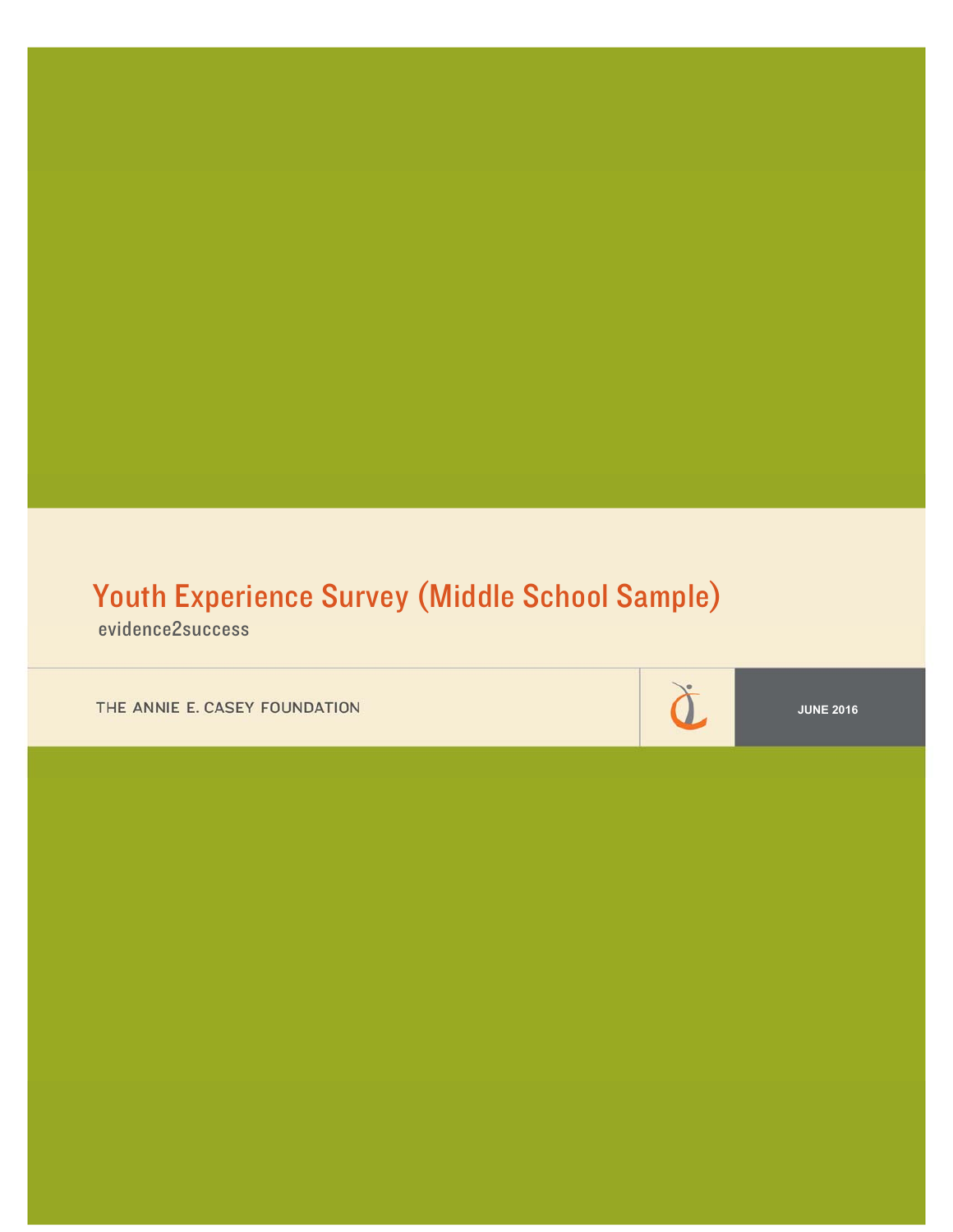| Please check the box next to the school that you attend. |              |  |  |  |  |
|----------------------------------------------------------|--------------|--|--|--|--|
| Add (site specific)                                      | $\mathbf{L}$ |  |  |  |  |
| Add (site specific)                                      | $\mathbf{L}$ |  |  |  |  |

# Evidence2Success Youth Experience Survey

**Middle School Version** 

**If you are interested in using the Youth Experience Survey in your community, please review [guidelines for usage outside Evidence2Success](http://www.aecf.org/m/blogdoc/aecf-yesoutsidee2s-2016.pdf) and contact Mildred Johnson at mjohnson@aecf.org.**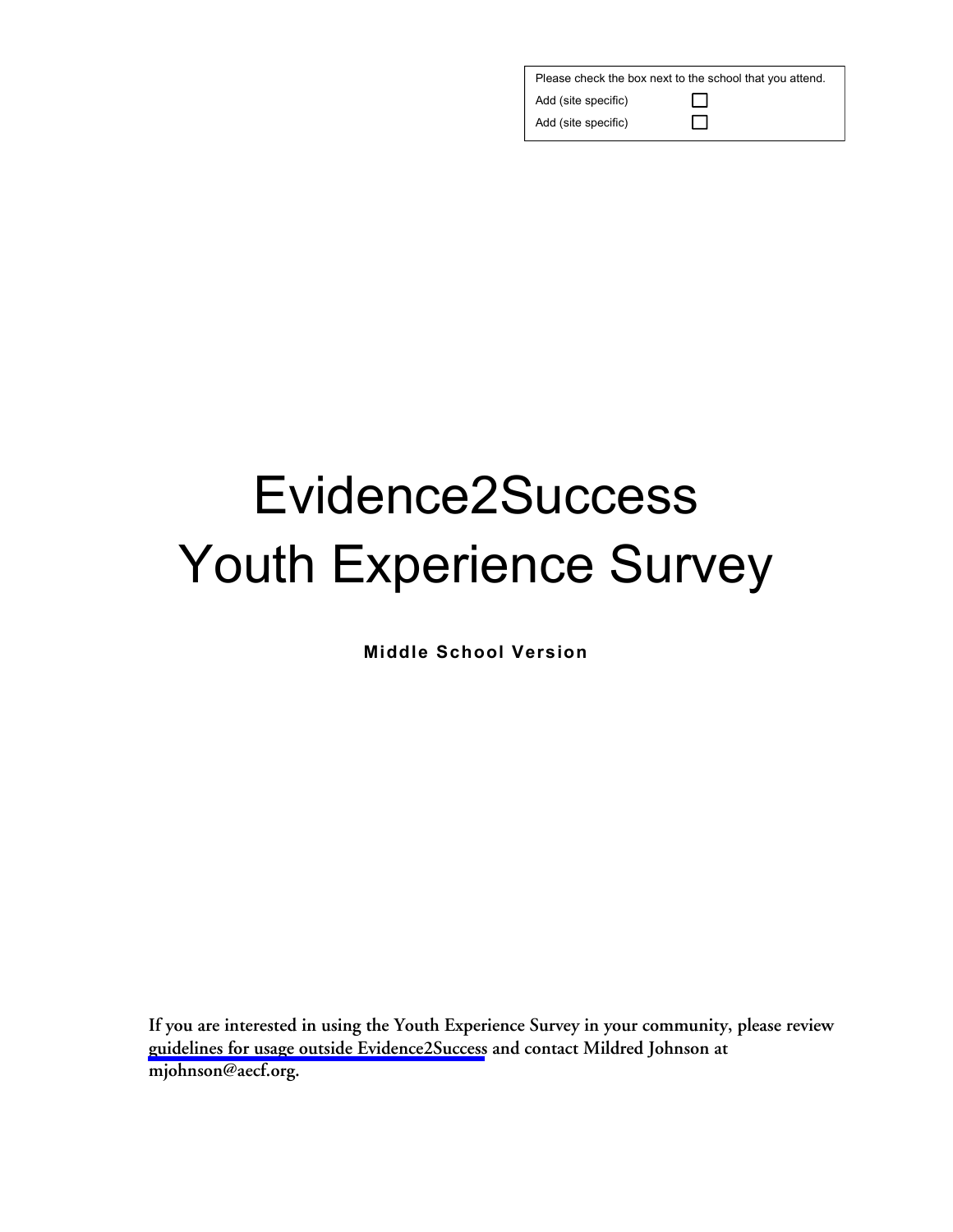# **Thank you for taking part in this survey!**

**This is not a test.** There are no right or wrong answers. The survey is anonymous, which means it does not have your name or any identifying information. Your answers will remain secret. They will be seen only by our research team and will not be read by anyone connected with your school or your home.

Some questions may seem similar to each other but they are each a little different. All of the questions in the survey are important and have their own purpose. We ask that you read each question carefully and answer the best you can.

If you don't find an answer that fits exactly, select the one that makes the most sense. Please answer all questions truthfully.

# **INSTRUCTIONS:**

Please read each question carefully and mark your answer by putting an "X" in the box next to the answer you choose. Make sure to mark only one answer for each question unless it says you can mark more than one. If you make a mistake or want to change your answer, completely fill in the box with the wrong answer and put an "X' in the box next to your new answer.

*Some of the questions will look like this:* 

**Q1** How many times have you watched TV this week?  $\Box$  None  $\boxtimes$  1 or 2 times  $\Box$  3 or 4 times  $\Box$  5 or more times Mark your choice by making an "X" in the box that is next to the answer you want.

*Other questions will look like this:* 

| (For each, please mark an "X" in the box under your answer.) |  | no | <b>ves</b> | <b>ES!</b> |
|--------------------------------------------------------------|--|----|------------|------------|
| l like to eat pizza                                          |  |    |            |            |

Mark the big NO! if you think the statement is definitely not true for you.

Mark the little no if you think the statement is mostly not true for you.

Mark the little yes if you think the statement is mostly true for you.

Mark the big YES! if you think the statement is definitely true for you.

Please try to answer every question. If you decide not to answer a question, draw an "X" through the question number.

*For questions that look like this:* 



**Q1** How many times have you watched TV this week?

- None
- $\Box$  1 or 2 times
- $\Box$  3 or 4 times
- $\Box$  5 or more times

*For questions that look like this:* 

| (For each, please mark an "X" in the box under your answer.) | NO! | no | ves | ΈS |
|--------------------------------------------------------------|-----|----|-----|----|
| I like to eat pizza                                          |     |    |     |    |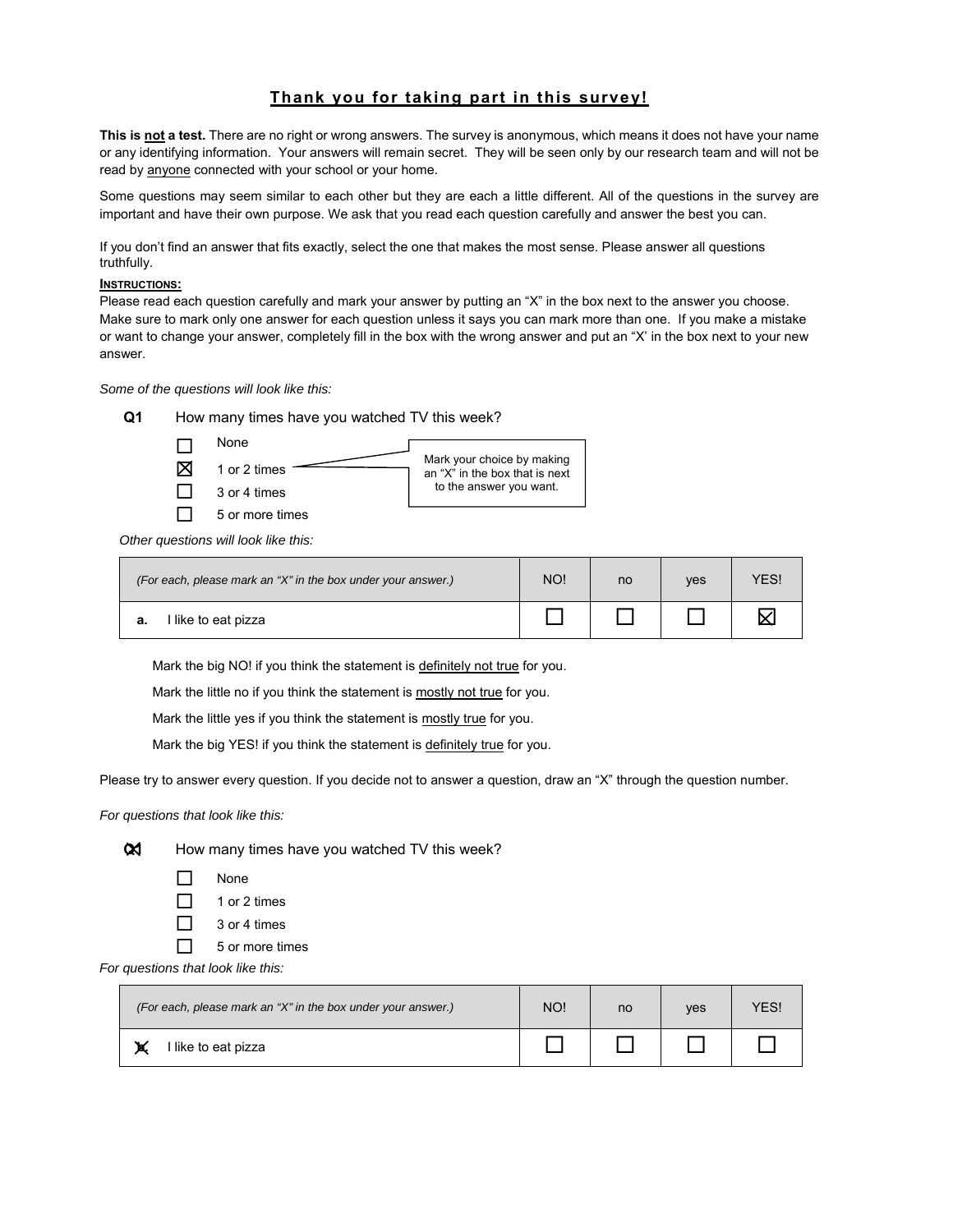| Q1             | In which of the following neighborhoods do you live? |                                                         |  |                     |  |  |  |
|----------------|------------------------------------------------------|---------------------------------------------------------|--|---------------------|--|--|--|
|                | ΙI                                                   | Add (site specific)                                     |  | Add (site specific) |  |  |  |
|                |                                                      | Add (site specific)                                     |  | Add (site specific) |  |  |  |
|                | П                                                    | Add (site specific)                                     |  | Add (site specific) |  |  |  |
|                | П                                                    | Add (site specific)                                     |  | Add (site specific) |  |  |  |
|                |                                                      | Add (site specific)                                     |  | Other               |  |  |  |
| Q <sub>2</sub> |                                                      | What grade are you in?                                  |  |                     |  |  |  |
|                | $\mathsf{L}$                                         | 6th                                                     |  |                     |  |  |  |
|                | □                                                    | 8th                                                     |  |                     |  |  |  |
| Q <sub>3</sub> |                                                      | How old are you?                                        |  |                     |  |  |  |
|                | $\mathsf{L}$                                         | 10                                                      |  |                     |  |  |  |
|                | $\mathsf{L}$                                         | 11                                                      |  |                     |  |  |  |
|                | П                                                    | 12                                                      |  |                     |  |  |  |
|                | ΙI                                                   | 13                                                      |  |                     |  |  |  |
|                | п                                                    | 14                                                      |  |                     |  |  |  |
|                | П                                                    | 15                                                      |  |                     |  |  |  |
|                | П                                                    | 16 or older                                             |  |                     |  |  |  |
| Q4             | Are you                                              |                                                         |  |                     |  |  |  |
|                |                                                      | Female?                                                 |  |                     |  |  |  |
|                | $\mathsf{L}$                                         | Male?                                                   |  |                     |  |  |  |
| Q5             |                                                      | What is your race or origin? (Select one or more boxes) |  |                     |  |  |  |
|                | $\overline{\phantom{a}}$                             | White                                                   |  |                     |  |  |  |
|                |                                                      | Black, African American or African                      |  |                     |  |  |  |
|                |                                                      | Hispanic, Latino or Spanish origin                      |  |                     |  |  |  |
|                | П                                                    | American Indian or Alaska Native                        |  |                     |  |  |  |
|                | П                                                    | Asian                                                   |  |                     |  |  |  |
|                | ΙI                                                   | Native Hawaiian or Pacific Islander                     |  |                     |  |  |  |
|                | П                                                    | Other race or origin                                    |  |                     |  |  |  |
|                |                                                      |                                                         |  |                     |  |  |  |

**Q6** Please describe your race(s) or origin(s). (For example, German, Irish, African American, Somalian, Haitian, Mexican, Puerto Rican, Navajo, Mayan, Asian Indian, Chinese, Native Hawaiian, Guamanian, etc.)

 $\ldots$  . The contribution of the contribution of the contribution of the contribution of the contribution of the contribution of the contribution of the contribution of the contribution of the contribution of the contribut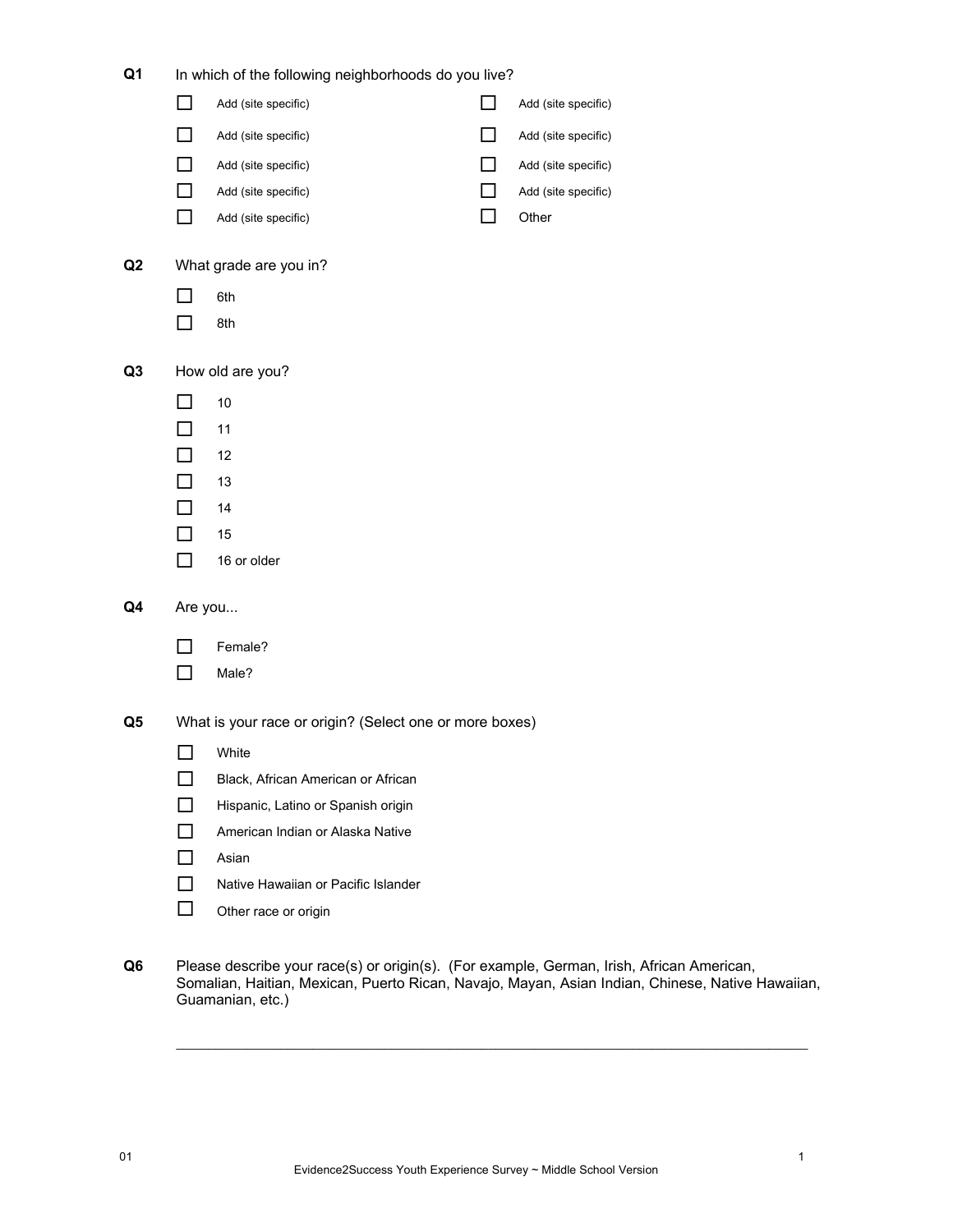**Q7** Please choose the **ONE** answer that **BEST** describes what you consider yourself to be.

|     | H              | White                                                        |     |                                                                                                    |
|-----|----------------|--------------------------------------------------------------|-----|----------------------------------------------------------------------------------------------------|
|     |                | Black, African American or African                           |     |                                                                                                    |
|     |                | Hispanic, Latino or Spanish origin                           |     |                                                                                                    |
|     |                | American Indian or Alaska Native                             |     |                                                                                                    |
|     |                | Asian                                                        |     |                                                                                                    |
|     |                | Native Hawaiian or Pacific Islander                          |     |                                                                                                    |
|     |                | Multiracial or biracial                                      |     |                                                                                                    |
|     | ΙI             | Other                                                        |     |                                                                                                    |
| Q8  |                | one option.)                                                 |     | Think of where you live most of the time. Which best describes your living situation? (Select only |
|     |                | House, apartment or condo                                    |     |                                                                                                    |
|     |                | Residential or group home away from parents or family        |     |                                                                                                    |
|     |                | Moving around from place to place                            |     |                                                                                                    |
|     |                | Living out of a car or living on the street                  |     |                                                                                                    |
|     | LΙ             |                                                              |     |                                                                                                    |
| Q9  |                |                                                              |     | Which of the following people live there with you? Choose all that apply.                          |
|     |                | Mother                                                       |     | Aunt(s) / Uncle(s)                                                                                 |
|     |                | Father                                                       | l I | Sister(s) / Brother(s)                                                                             |
|     |                | Stepmother                                                   | ΙI  | Other(s) (Please write in):                                                                        |
|     |                | Stepfather                                                   |     |                                                                                                    |
|     |                | Grandmother                                                  |     |                                                                                                    |
|     |                | Grandfather                                                  |     |                                                                                                    |
| Q10 |                | Which of the following best describes your family situation? |     |                                                                                                    |
|     |                | One parent                                                   |     |                                                                                                    |
|     |                | Two parents at home                                          |     |                                                                                                    |
|     |                | Sharing time between two parents who do not live together    |     |                                                                                                    |
|     |                | Other                                                        |     |                                                                                                    |
| Q11 |                | What is the language you use the most at home?               |     |                                                                                                    |
|     |                | English                                                      |     |                                                                                                    |
|     |                | Spanish                                                      |     |                                                                                                    |
|     |                |                                                              |     |                                                                                                    |
|     | $\blacksquare$ |                                                              |     |                                                                                                    |
| Q12 |                | Have you ever spent time in foster care?                     |     |                                                                                                    |
|     |                | Yes                                                          |     |                                                                                                    |
|     |                | No                                                           |     |                                                                                                    |
|     |                |                                                              |     |                                                                                                    |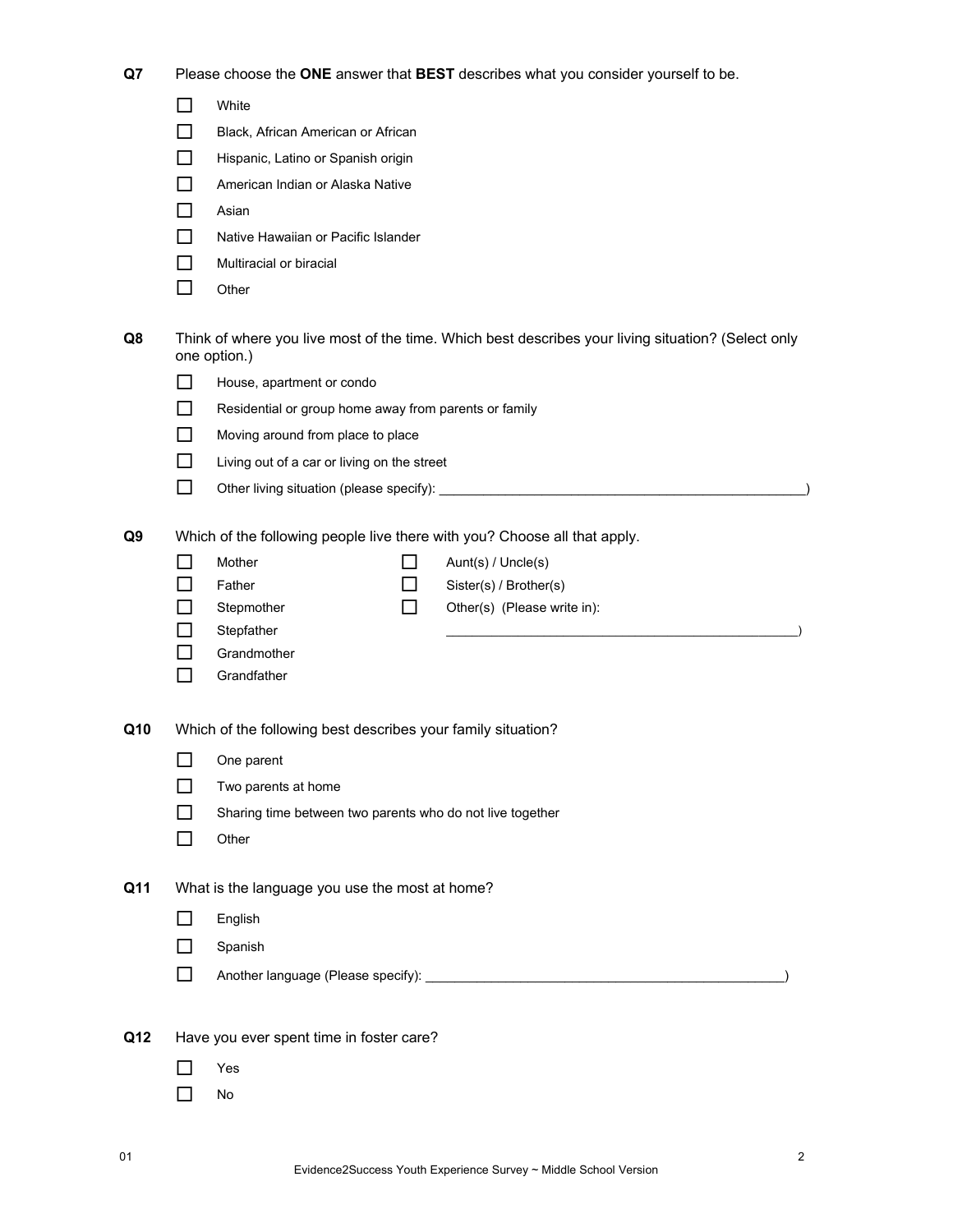| Q13 | Have you ever spent time in a juvenile detention center ('juvy') or a juvenile or adult correctional |
|-----|------------------------------------------------------------------------------------------------------|
|     | center?                                                                                              |

| es. |
|-----|
| N٥  |

The next questions ask about your experiences at school.

**Q14** Putting them all together, what were your grades like last year?

- Mostly E's
- Mostly D's
- □ Mostly C's
- Mostly B's
- Mostly A's

**Q15** Are your school grades better than the grades of most students in your class?

- $\Box$  NO!
- $\Box$  no
- yes
- $\Box$  YES!

**Q16** Have you ever been held back a year in school (repeated a grade)?

- Yes
- No

**Q17** How many times in the **past year** (12 months) have you been suspended or expelled from school?

- Never
- $\Box$  1 or 2 times
- $\Box$  3 to 5 times
- □ 6 to 9 times
- $\Box$  10 to 19 times
- $\Box$  20 to 29 times
- $\Box$  30 to 39 times
- $\Box$  40+ times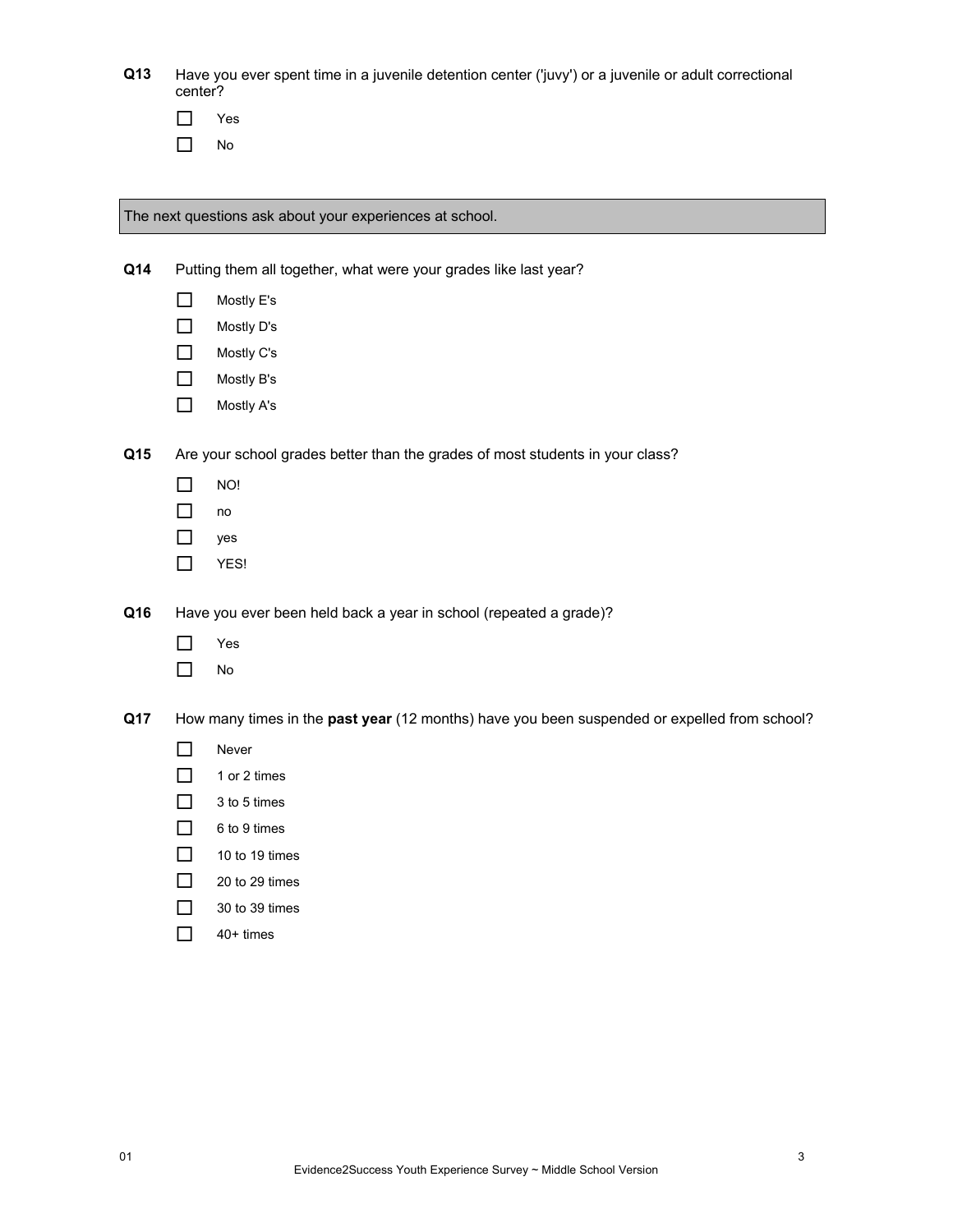# **Q18** *For each row below, please mark an "X" in the box under your answer.*

| During the <b>last four weeks</b> , how many<br>whole days of school have you missed | None | 1 dav | 2 days | 3 days | $4-5$ days | $6 - 10$<br>days | 11 or<br>more<br>days |
|--------------------------------------------------------------------------------------|------|-------|--------|--------|------------|------------------|-----------------------|
| because of illness or injury?<br>а.                                                  |      |       |        |        |            |                  |                       |
| because you skipped or "cut"?                                                        |      |       |        |        |            |                  |                       |

#### **Q19** *For each row below, please mark an "X" in the box under your answer.*

|    |                                                                                                                                          | NO! | no | yes | <b>YFS!</b> |
|----|------------------------------------------------------------------------------------------------------------------------------------------|-----|----|-----|-------------|
| а. | In my school, students have lots of chances to help<br>decide things like class activities and rules.                                    |     |    |     |             |
| b. | Teachers ask me to work on special classroom projects.                                                                                   |     |    |     |             |
| c. | There are lots of chances for students in my school to<br>get involved in sports, clubs, or other school activities<br>outside of class. |     |    |     |             |
| d. | There are lots of chances for students in my school to<br>talk with a teacher one-on-one.                                                |     |    |     |             |
| е. | There are lots of chances to be part of class discussions<br>or activities.                                                              |     |    |     |             |
| f. | My teachers notice when I am doing a good job and let<br>me know about it.                                                               |     |    |     |             |
| g. | I feel safe at my school.                                                                                                                |     |    |     |             |
| h. | The school lets my parents (or caregivers) know when I<br>have done something well.                                                      |     |    |     |             |
| т. | My teachers praise me when I work hard in school.                                                                                        |     |    |     |             |

**Q20** How often do you feel that the schoolwork you are assigned is meaningful and important?

- Never
- □ Seldom
- □ Sometimes
- $\Box$  Often
- Almost Always

# **Q21** How interesting are most of your school subjects to you?

- **D** Very interesting
- **Quite interesting**
- **T** Fairly interesting
- $\Box$  Slightly boring
- **D** Very boring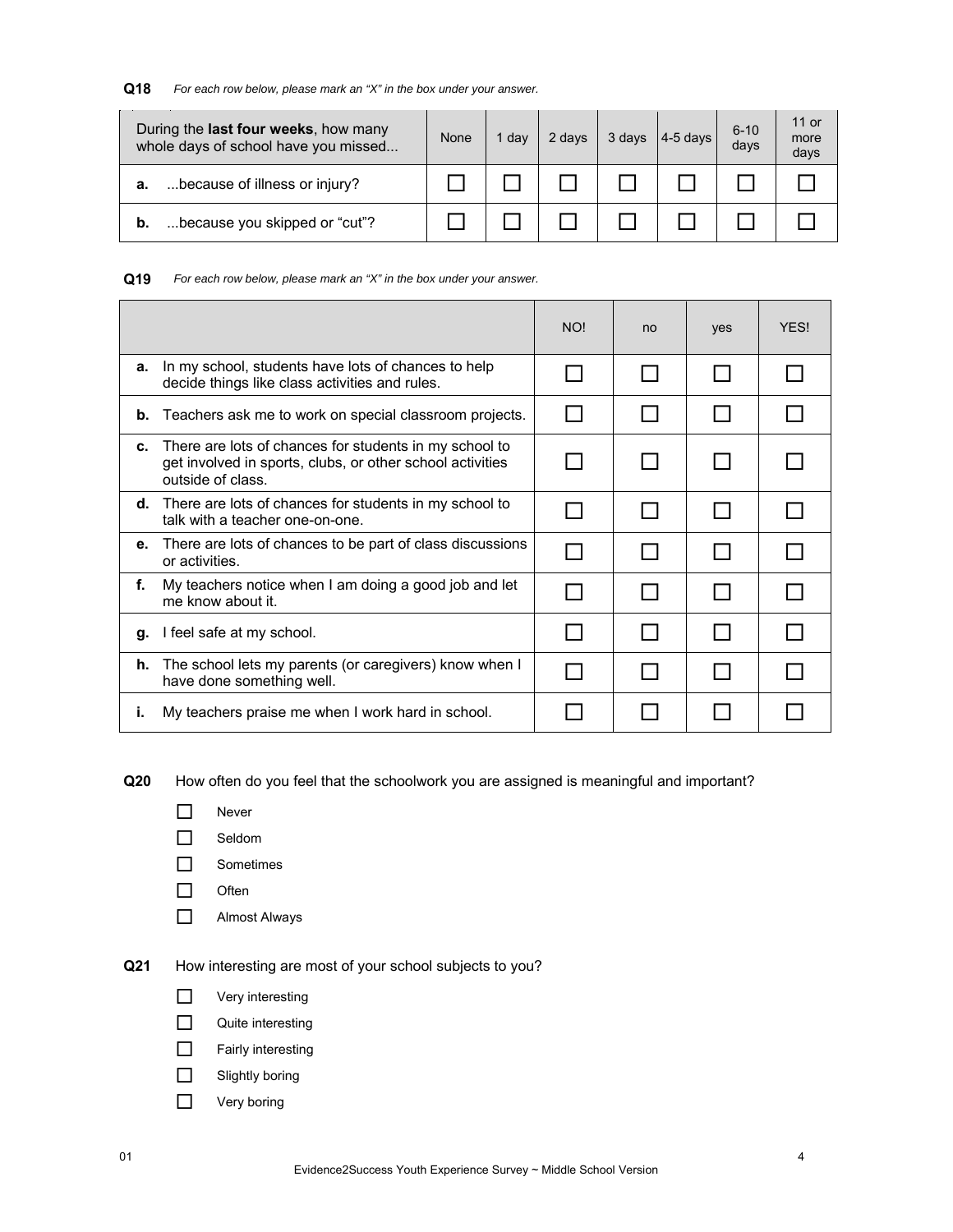**Q22** How important do you think the things you are learning in school are going to be for your later life?

- **D** Very important
- Quite important
- Fairly important
- Slightly important
- Not at all important

**Q23** *For each row below, please mark an "X" in the box under your answer.*

| Now, thinking back over the <b>past year</b> in school,        | <b>Never</b> | Seldom | Some<br>times | Often | Almost<br>always |
|----------------------------------------------------------------|--------------|--------|---------------|-------|------------------|
| how often did you enjoy being in school?<br>а.                 |              |        |               |       |                  |
| how often did you hate being in school?<br>b.                  |              |        |               |       |                  |
| how often did you try to do your best work in<br>с.<br>school? |              |        |               |       |                  |

The next group of questions asks about your **four** best friends (the friends you feel closest to).

**Q24** *For each row below, please mark an "X" in the box under your answer.*

| In the <b>past year</b> (12 months), how many of your best<br>friends have                                                    | None of<br>my<br>friends | 1 of $my$<br>friends | 2 of my<br>friends | 3 of my<br>friends | 4 of my<br>friends |
|-------------------------------------------------------------------------------------------------------------------------------|--------------------------|----------------------|--------------------|--------------------|--------------------|
| participated in clubs, organizations or activities at<br>а.<br>school?                                                        |                          |                      |                    |                    |                    |
| <b>b.</b> made a commitment to stay drug-free?                                                                                |                          |                      |                    |                    |                    |
| regularly attended religious services?<br>c.                                                                                  |                          |                      |                    |                    |                    |
| tried to do well in school?<br>d.                                                                                             |                          |                      |                    |                    |                    |
| been suspended from school?<br>е.                                                                                             |                          |                      |                    |                    |                    |
| dropped out of school?<br>f.                                                                                                  |                          |                      |                    |                    |                    |
| smoked cigarettes?<br>g.                                                                                                      |                          |                      |                    |                    |                    |
| <b>h.</b> tried beer, wine or hard liquor (for example, vodka,<br>whiskey or gin) when their parents didn't know about<br>it? |                          |                      |                    |                    |                    |
| used marijuana?<br>Ť.                                                                                                         |                          |                      |                    |                    |                    |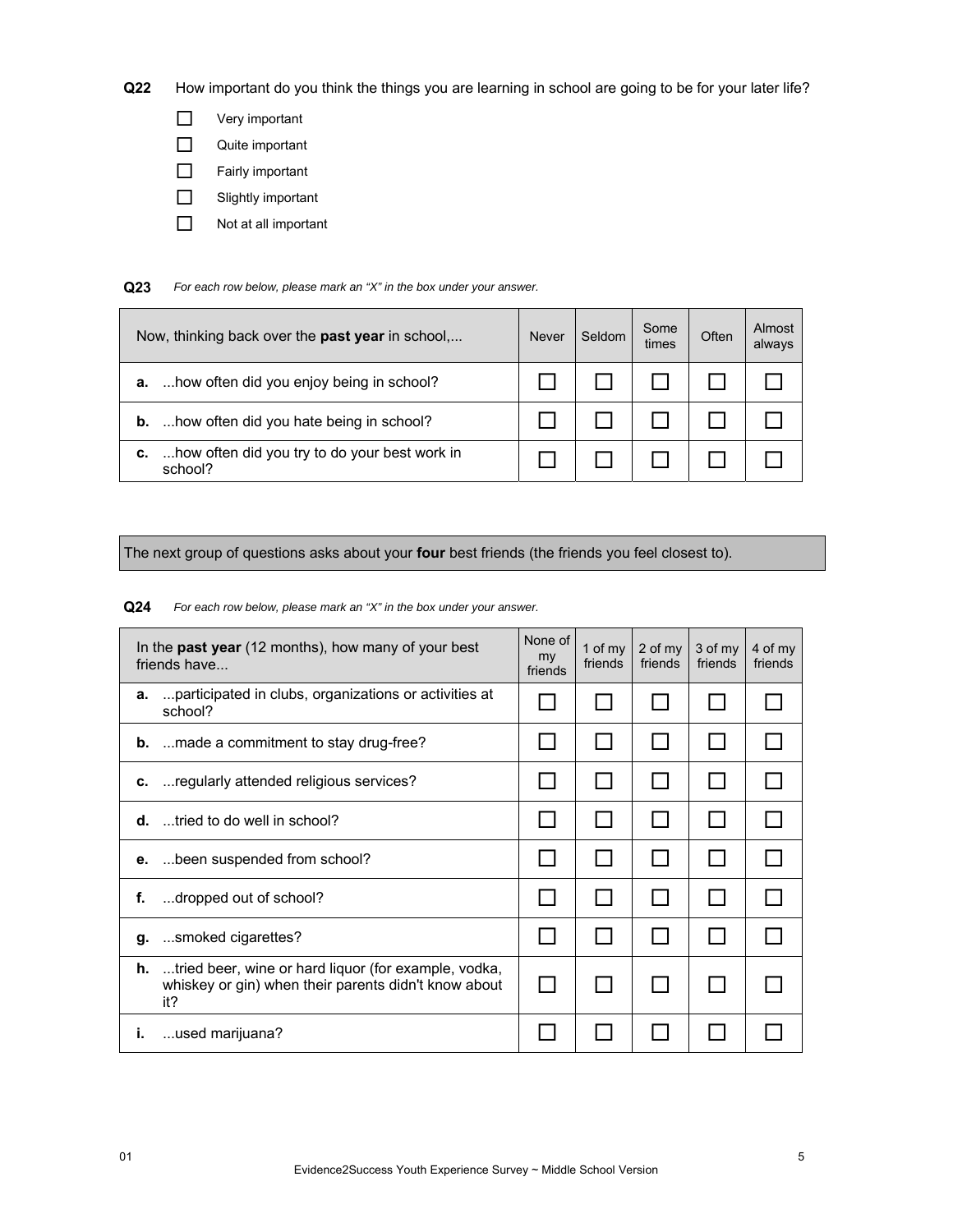|    | In the <b>past year</b> (12 months), how many of your best<br>friends have | None of<br>my<br>friends | 1 of $my$<br>friends | 2 of my<br>friends | 3 of my<br>friends | 4 of my<br>friends |
|----|----------------------------------------------------------------------------|--------------------------|----------------------|--------------------|--------------------|--------------------|
| j. | used LSD, cocaine, amphetamines or other illegal<br>drugs?                 |                          |                      |                    |                    |                    |
| k. | sold illegal drugs?                                                        |                          |                      |                    |                    |                    |
| Ъ. | carried a handgun?                                                         |                          |                      |                    |                    |                    |
| m. | stolen or tried to steal a motor vehicle such as a car<br>or motorcycle?   |                          |                      |                    |                    |                    |
| n. | been arrested?                                                             |                          |                      |                    |                    |                    |
|    | <b>o.</b> been members of a gang?                                          |                          |                      |                    |                    |                    |

**Q25** In the **past year** (12 months), how many of your best friends have liked school?



- $\Box$  1 of my friends
- □ 2 of my friends
- □ 3 of my friends
- $\Box$  4 of my friends

**Q26** How many friends do you have who you can talk to about your problems?

| . .          | - 0            |              | 5          |
|--------------|----------------|--------------|------------|
|              | 1              | - 1          | 6          |
| $\mathsf{L}$ | $\overline{2}$ | - 1          | 7          |
|              | 3              | $\mathbf{I}$ | 8          |
|              |                |              | 9          |
|              |                | I I          | 10 or more |

**Q27** How many friends do you have who would help you when you need it?

| $\mathsf{L}$ | 0 | $\Box$       | - 5        |
|--------------|---|--------------|------------|
|              | 1 | $\mathsf{L}$ | 6          |
|              | 2 | $\mathsf{L}$ | 7          |
|              | 3 | $\mathsf{L}$ | 8          |
|              |   |              | 9          |
|              |   | тJ.          | 10 or more |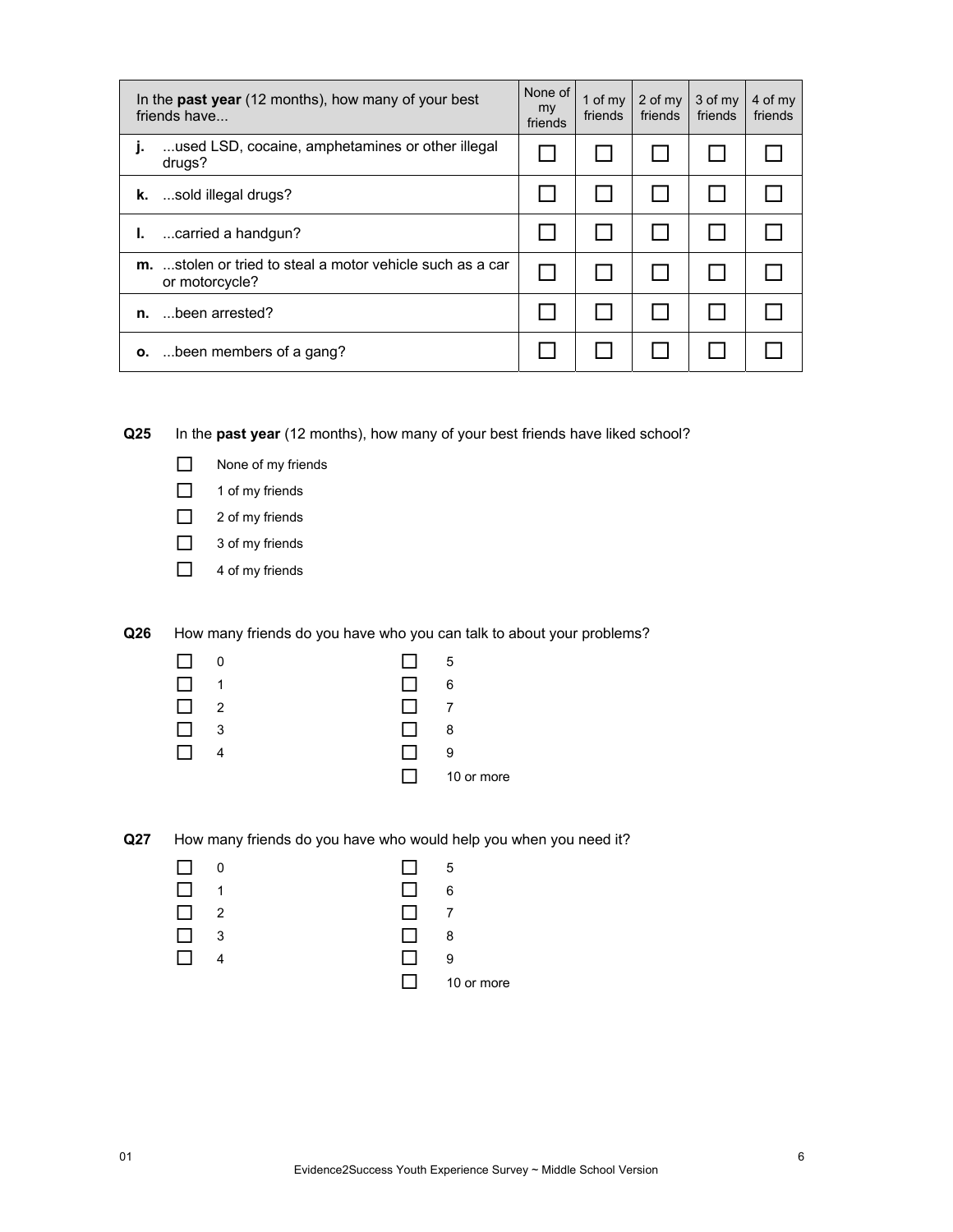The next questions ask about your feelings and experiences in other parts of your life.

|    | How old were you when you first                                                                               | <b>Never</b><br>have | $10$ or<br>younger | 11 | 12 | 13 | 14 | 15 | 16 | $17$ or<br>older |
|----|---------------------------------------------------------------------------------------------------------------|----------------------|--------------------|----|----|----|----|----|----|------------------|
| a. | smoked a cigarette, even just a<br>puff?                                                                      |                      |                    |    |    |    |    |    |    |                  |
|    | <b>b.</b> had more than a sip or two of beer,<br>wine or hard liquor (for example,<br>vodka, whiskey or gin)? |                      |                    |    |    |    |    |    |    |                  |
| c. | began drinking alcoholic beverages<br>regularly, that is, at least once or<br>twice a month?                  |                      |                    |    |    |    |    |    |    |                  |
|    | $d.$ smoked marijuana?                                                                                        |                      |                    |    |    |    |    |    |    |                  |
| е. | got suspended from school?                                                                                    |                      |                    |    |    |    |    |    |    |                  |
| f. | got arrested?                                                                                                 |                      |                    |    |    |    |    |    |    |                  |
|    | g. carried a handgun?                                                                                         |                      |                    |    |    |    |    |    |    |                  |
| h. | attacked someone with the idea of<br>seriously hurting them?                                                  |                      |                    |    |    |    |    |    |    |                  |

**Q28** *For each row below, please mark an "X" in the box under your answer.* 

**Q29** *For each row below, please mark an "X" in the box under your answer.* 

|    |                                                                                                                          | Very false | false | Somewhat Somewhat<br>true | Very true |
|----|--------------------------------------------------------------------------------------------------------------------------|------------|-------|---------------------------|-----------|
| a. | I like to see how much I can get away with (for<br>example, do things I'm not supposed to do without<br>getting caught). |            |       |                           |           |
| b. | I ignore rules that get in my way.                                                                                       |            |       |                           |           |
| с. | I do the opposite of what people tell me, just to get<br>them mad.                                                       |            |       |                           |           |

|    |                                                                                                                      | NO! | no | yes | <b>YFS!</b> |
|----|----------------------------------------------------------------------------------------------------------------------|-----|----|-----|-------------|
| а. | It is all right to beat up people if they start the fight.                                                           |     |    |     |             |
|    | <b>b.</b> I think sometimes it is okay to cheat at school.                                                           |     |    |     |             |
| c. | It is important to be honest with your parents (or<br>caregivers), even if they become upset or you get<br>punished. |     |    |     |             |
| d. | I think it is okay to take something without asking if<br>you can get away with it.                                  |     |    |     |             |

**Q30** *For each row below, please mark an "X" in the box under your answer.*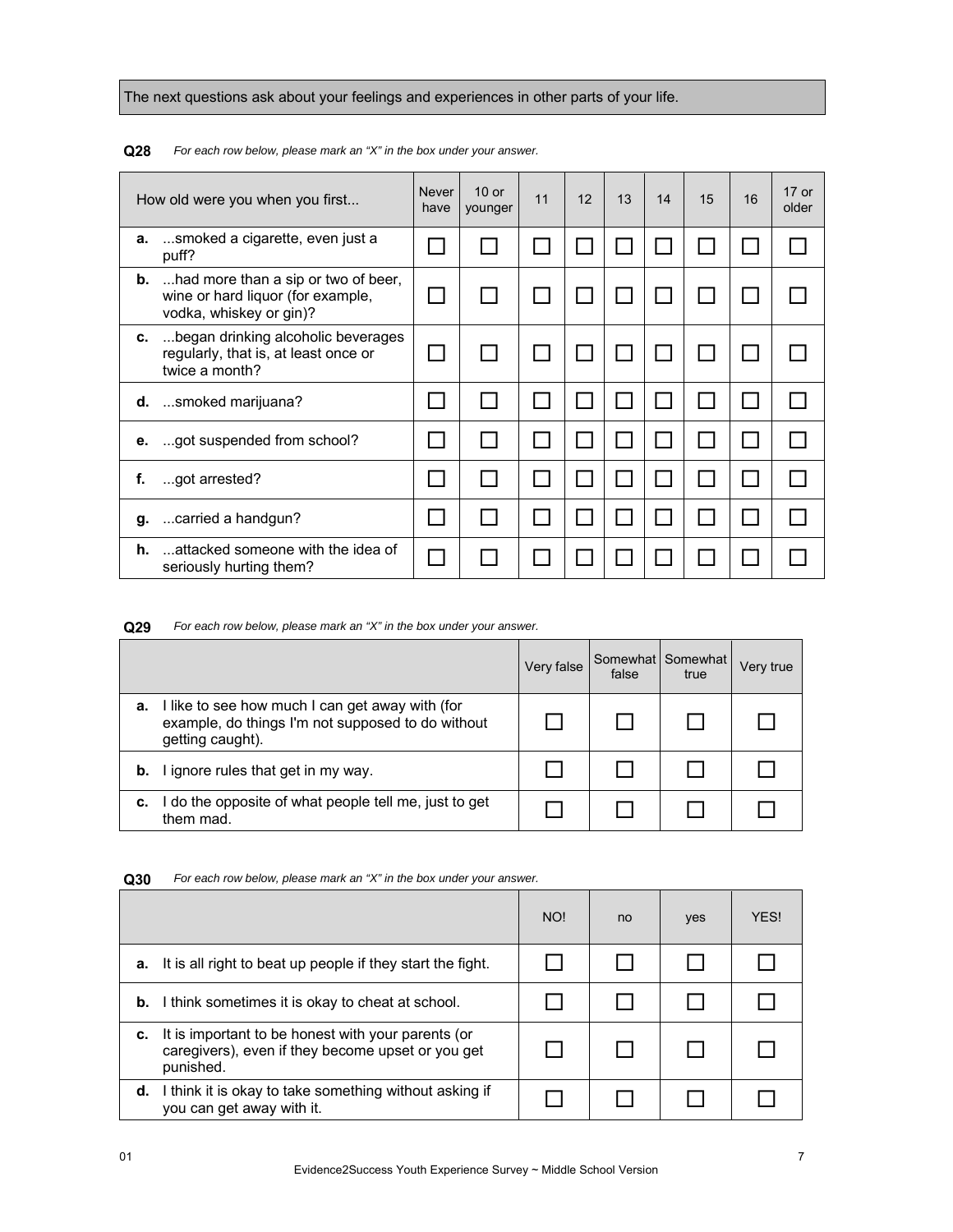|    | How many times in the past year (12)<br>months) have you                                                 | <b>Never</b>   | 1 or $2$<br>times | 3 to 5<br>times | 6 to 9<br>times | 10 to<br>19<br>times | 20 <sub>to</sub><br>29<br>times | 30 to<br>39<br>times | $40+$<br>times |
|----|----------------------------------------------------------------------------------------------------------|----------------|-------------------|-----------------|-----------------|----------------------|---------------------------------|----------------------|----------------|
| а. | participated in clubs, organizations<br>or activities at school?                                         |                |                   |                 |                 |                      |                                 |                      |                |
| b. | done extra work on your own for<br>school?                                                               |                |                   |                 |                 |                      |                                 |                      |                |
| c. | volunteered to do community<br>service?                                                                  |                |                   |                 |                 |                      |                                 |                      |                |
| d. | carried a handgun?                                                                                       |                |                   | $\mathsf{L}$    |                 | ΙI                   | $\mathsf{L}$                    |                      |                |
| е. | sold illegal drugs?                                                                                      |                |                   |                 |                 |                      |                                 |                      |                |
| f. | stolen or tried to steal a motor<br>vehicle such as a car or motorcycle?                                 | $\mathcal{L}$  | $\mathbf{I}$      | $\sim$          | <b>Contract</b> | H                    |                                 |                      |                |
| g. | been arrested?                                                                                           | l. I           |                   | $\blacksquare$  |                 | l I                  | $\mathsf{L}$                    |                      |                |
| h. | attacked someone with the idea of<br>seriously hurting them?                                             |                |                   |                 |                 |                      |                                 |                      |                |
| j. | been drunk or high at school?                                                                            | $\sim$         |                   |                 |                 | $\mathbf{I}$         |                                 |                      |                |
| j. | stolen something worth more than<br>\$5?                                                                 | $\blacksquare$ |                   |                 |                 | H                    | $\mathsf{L}$                    |                      |                |
| k. | purposely damaged or destroyed<br>property that did not belong to you (not<br>counting family property)? | $\blacksquare$ |                   |                 |                 |                      |                                 |                      |                |
| L. | taken something from a store without<br>paying for it?                                                   |                |                   |                 |                 |                      |                                 |                      |                |

#### **Q31** *For each row below, please mark an "X" in the box under your answer.*

**Q32** Have you ever belonged to a gang?

- □ Yes
- $\Box$  No

**Q33** If you have ever belonged to a gang, did the gang have a name?

- Yes
- $\Box$  No
- $\Box$  I have never belonged to a gang

# **Q34** *For each row below, please mark an "X" in the box under your answer.*

|    | What are the chances you would be seen as cool if you                                                                                                                          | No or<br>very<br>little<br>chance | Little<br>chance | Some<br>chance | Pretty<br>good<br>chance | Very<br>qood<br>chance |
|----|--------------------------------------------------------------------------------------------------------------------------------------------------------------------------------|-----------------------------------|------------------|----------------|--------------------------|------------------------|
|    | <b>a.</b> worked hard at school?                                                                                                                                               |                                   |                  |                |                          |                        |
|    | <b>b.</b> defended someone who was being verbally abused<br>at school (for example, tried to protect someone when<br>others were saying mean things to them or about<br>them)? |                                   |                  |                |                          |                        |
| с. | regularly volunteered to do community service?                                                                                                                                 |                                   |                  |                |                          |                        |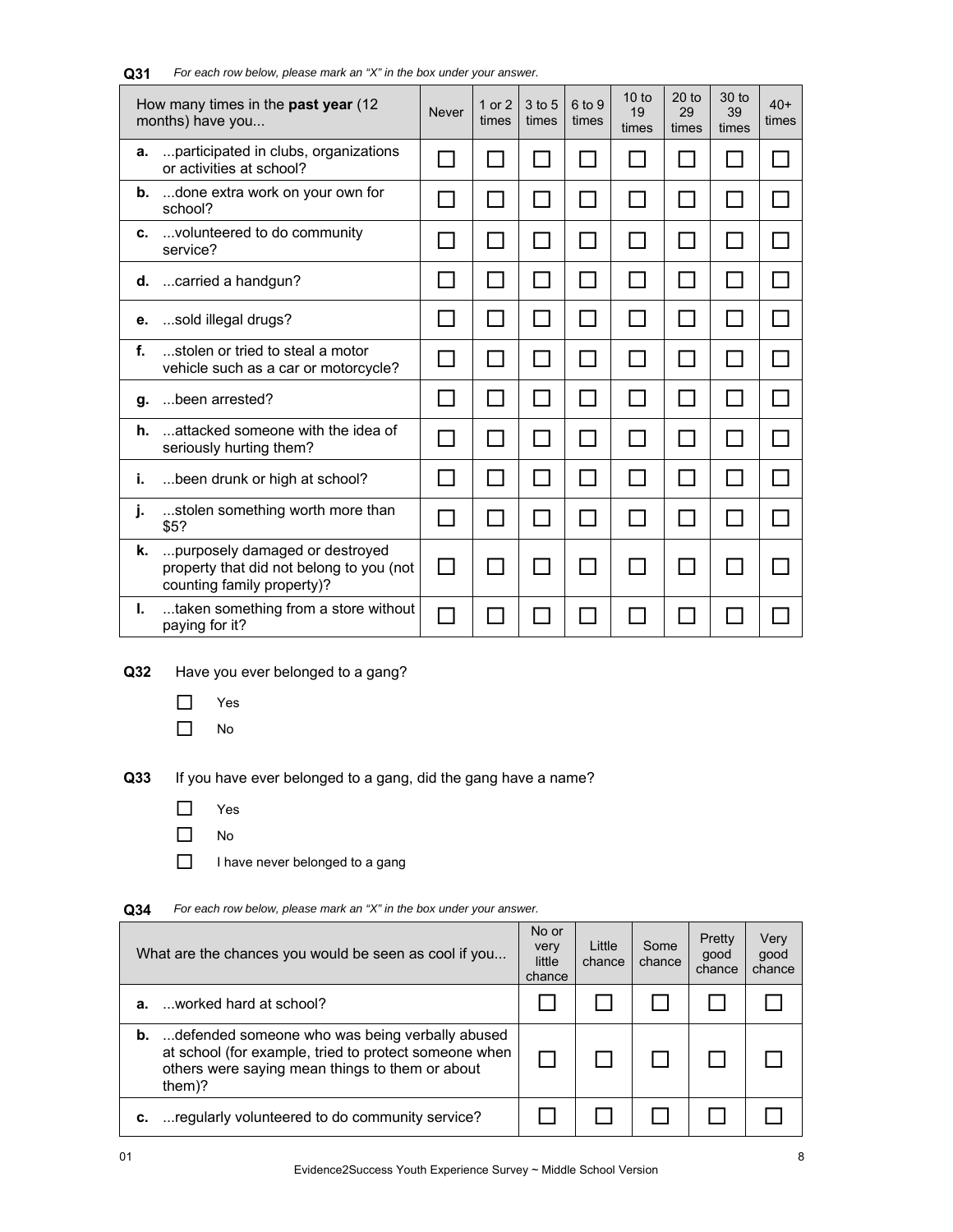**Q35** *For each row below, please mark an "X" in the box under your answer.*

|    | How much do you think people risk harming themselves<br>(physically or in other ways) if they          | No risk | Slight risk | Moderate<br>risk | Great risk |
|----|--------------------------------------------------------------------------------------------------------|---------|-------------|------------------|------------|
|    | <b>a.</b> smoke one or more packs of cigarettes per day?                                               |         |             |                  |            |
| b. | try marijuana once or twice?                                                                           |         |             |                  |            |
|    | smoke marijuana regularly?                                                                             |         |             |                  |            |
|    | <b>d.</b> take one or two drinks of an alcoholic beverage<br>(beer, wine, or liquor) nearly every day? |         |             |                  |            |

**Q36** *For each row below, please mark an "X" in the box under your answer.*

| On a scale of 1 to 5, where $1 =$ Not true at all and $5 =$<br>Very true, please rate how true each of the following<br>statements are for you. | 1 Not<br>true at<br>all | $\mathcal{P}$ | Somew<br>hat true | $\overline{4}$ | 5 Very<br>true |
|-------------------------------------------------------------------------------------------------------------------------------------------------|-------------------------|---------------|-------------------|----------------|----------------|
| I'm certain I can master the skills taught in class this<br>а.<br>year.                                                                         |                         |               |                   |                |                |
| I'm certain I can figure out how to do the most<br>b.<br>difficult class work.                                                                  |                         |               |                   |                |                |
| I can do almost all the work in class if I don't give<br>c.<br>up.                                                                              |                         |               |                   |                |                |
| <b>d.</b> Even if the work is hard, I can learn it.                                                                                             |                         |               |                   |                |                |
| I can do even the hardest work in class if I try.<br>е.                                                                                         |                         |               |                   |                |                |

For the next group of questions, think about how things have been for you over the **past year** (12 months).

**Q37** *For each row below, please mark an "X" in the box under your answer.*

| A student or group of kids                                                                                                                           | A lot | Several<br>times | Once or<br>twice | <b>Never</b> |
|------------------------------------------------------------------------------------------------------------------------------------------------------|-------|------------------|------------------|--------------|
| <b>a.</b> pushed, shoved, tripped or picked a fight with me.                                                                                         |       |                  |                  |              |
| <b>b.</b> teased and said mean things to me.                                                                                                         |       |                  |                  |              |
| spread rumors or told lies about me.<br>c.                                                                                                           |       |                  |                  |              |
| <b>d.</b> told lies or made fun of me using the internet or a<br>cell phone (for example, email, instant messaging,<br>text messaging, or websites). |       |                  |                  |              |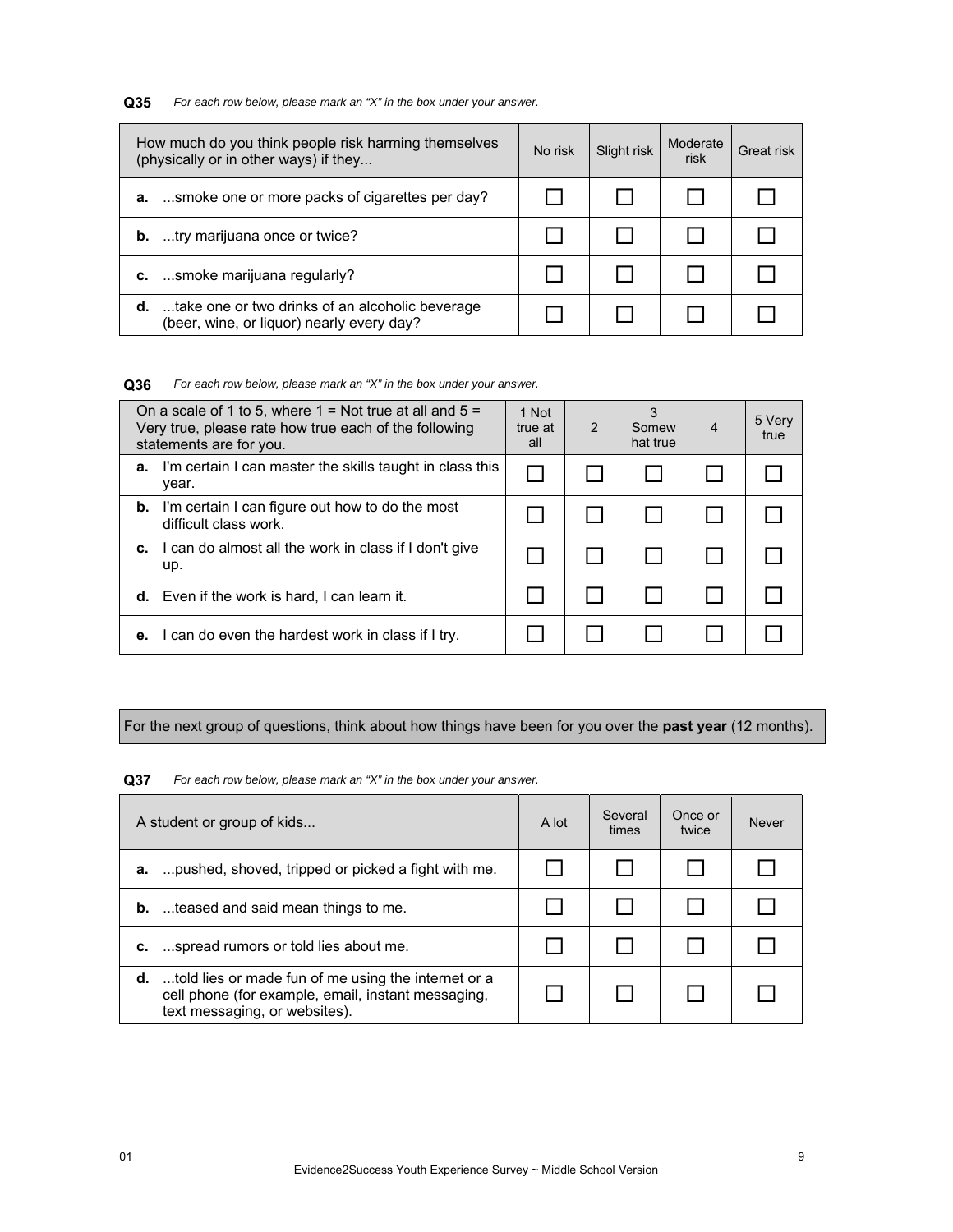# **Q38** *For each row below, please mark an "X" in the box under your answer.*

|                                                                        | Not true | Somewhat<br>true | Certainly true |
|------------------------------------------------------------------------|----------|------------------|----------------|
| get a lot of headaches, stomach aches or sickness.<br>а.               |          |                  |                |
| I worry a lot.<br>b.                                                   |          |                  |                |
| c. I am often unhappy, depressed or tearful.                           |          |                  |                |
| <b>d.</b> I am nervous in new situations. I easily lose<br>confidence. |          |                  |                |
| e. I have many fears, I am easily scared.                              |          |                  |                |

**Q39** *For each row below, please mark an "X" in the box under your answer.*

|                                                          | NO! | no | yes | YES! |
|----------------------------------------------------------|-----|----|-----|------|
| I know how to relax when I feel tense.<br>а.             |     |    |     |      |
| am always able to keep my feelings under control.<br>b.  |     |    |     |      |
| I know how to calm down when I am feeling nervous.<br>c. |     |    |     |      |
| control my temper when people are angry with me.<br>d.   |     |    |     |      |

# Continue to think about how things have been for you over the **past year** (12 months).

#### **Q40** *For each row below, please mark an "X" in the box under your answer.*

|                                                                          | Not true | Sometimes<br>true | Certainly true |
|--------------------------------------------------------------------------|----------|-------------------|----------------|
| I get very angry and often lose my temper.<br>а.                         |          |                   |                |
| I usually do as I am told.<br>b.                                         |          |                   |                |
| I fight a lot. I can make other people do what I want.<br>c.             |          |                   |                |
| <b>d.</b> I am often accused of lying or cheating.                       |          |                   |                |
| I take things that are not mine from home, school or<br>е.<br>elsewhere. |          |                   |                |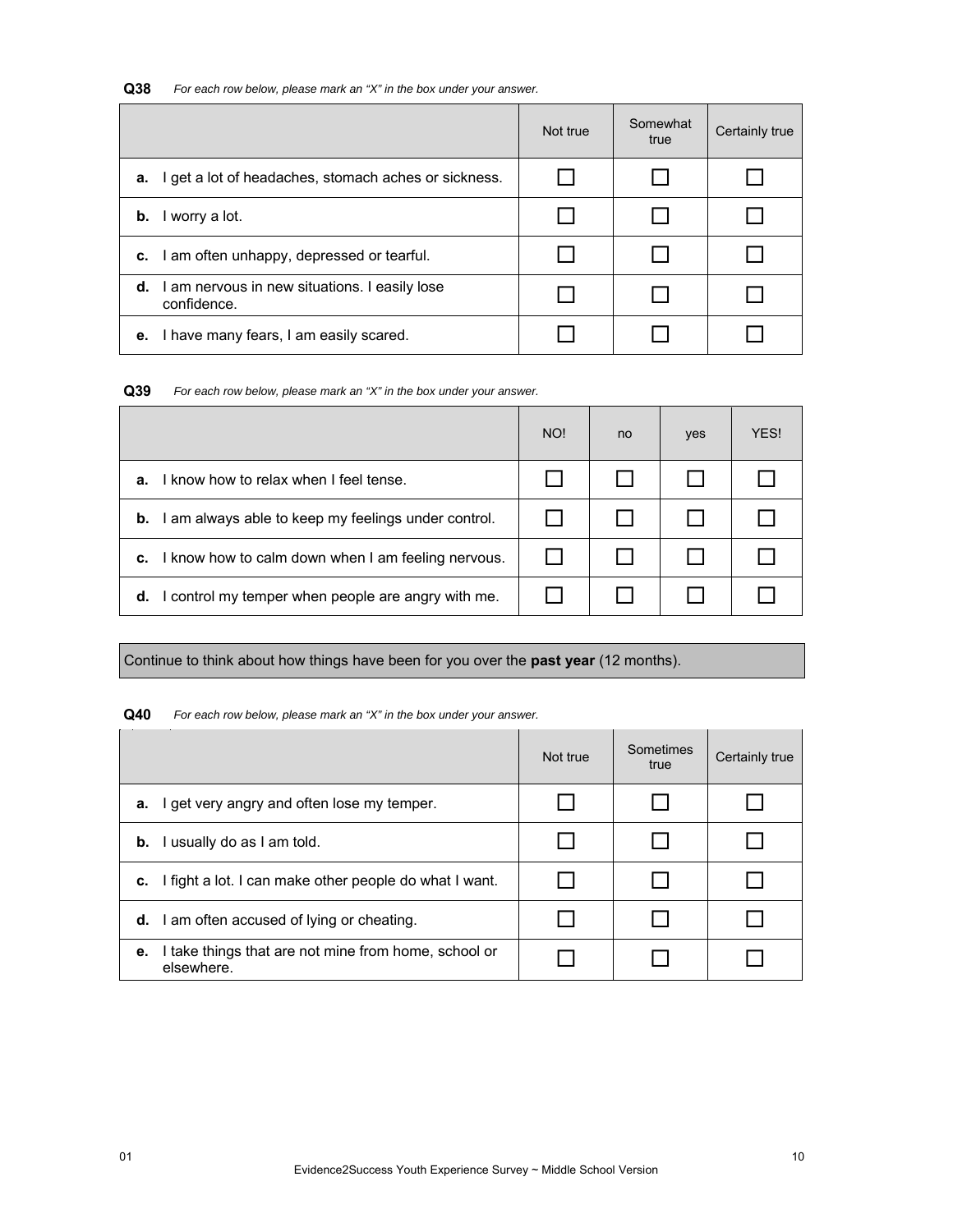**Q41** *For each row below, please mark an "X" in the box under your answer.*

|    |                                                                    | Not true | Somewhat<br>true | Certainly true |
|----|--------------------------------------------------------------------|----------|------------------|----------------|
| а. | I try to be nice to other people. I care about their<br>feelings.  |          |                  |                |
|    | <b>b.</b> I usually share with others.                             |          |                  |                |
| c. | I am helpful if someone is hurt, upset or feeling ill.             |          |                  |                |
|    | <b>d.</b> I am kind to younger children.                           |          |                  |                |
| е. | I often volunteer to help others (parents, teachers,<br>children). |          |                  |                |

These questions ask about health problems you might have had at any time in your life.

# **Q42** *For each row below, please mark an "X" in the box under your answer.*

| Have you ever had                                                                              | Yes | No. |
|------------------------------------------------------------------------------------------------|-----|-----|
| …asthma?<br>а.                                                                                 |     |     |
| diabetes?<br>h.                                                                                |     |     |
| ADD or ADHD (Attention Deficit Disorder or Attention Deficit<br>c.<br>Hyperactivity Disorder)? |     |     |

- **Q43** During the **past 7 days**, on how many days were you physically active for a total of **at least 60 minutes per day**? (Add up all the time you spent in any kind of physical activity that increased your heart rate and made you breathe hard some of the time).
	- $\Box$  0 days
	- $\Box$  1 day
	- $2 \text{ days}$
	- $\Box$  3 days
	- $\Box$  4 days
	- $\Box$  5 days
	- $\Box$  6 days
	- $\Box$  7 days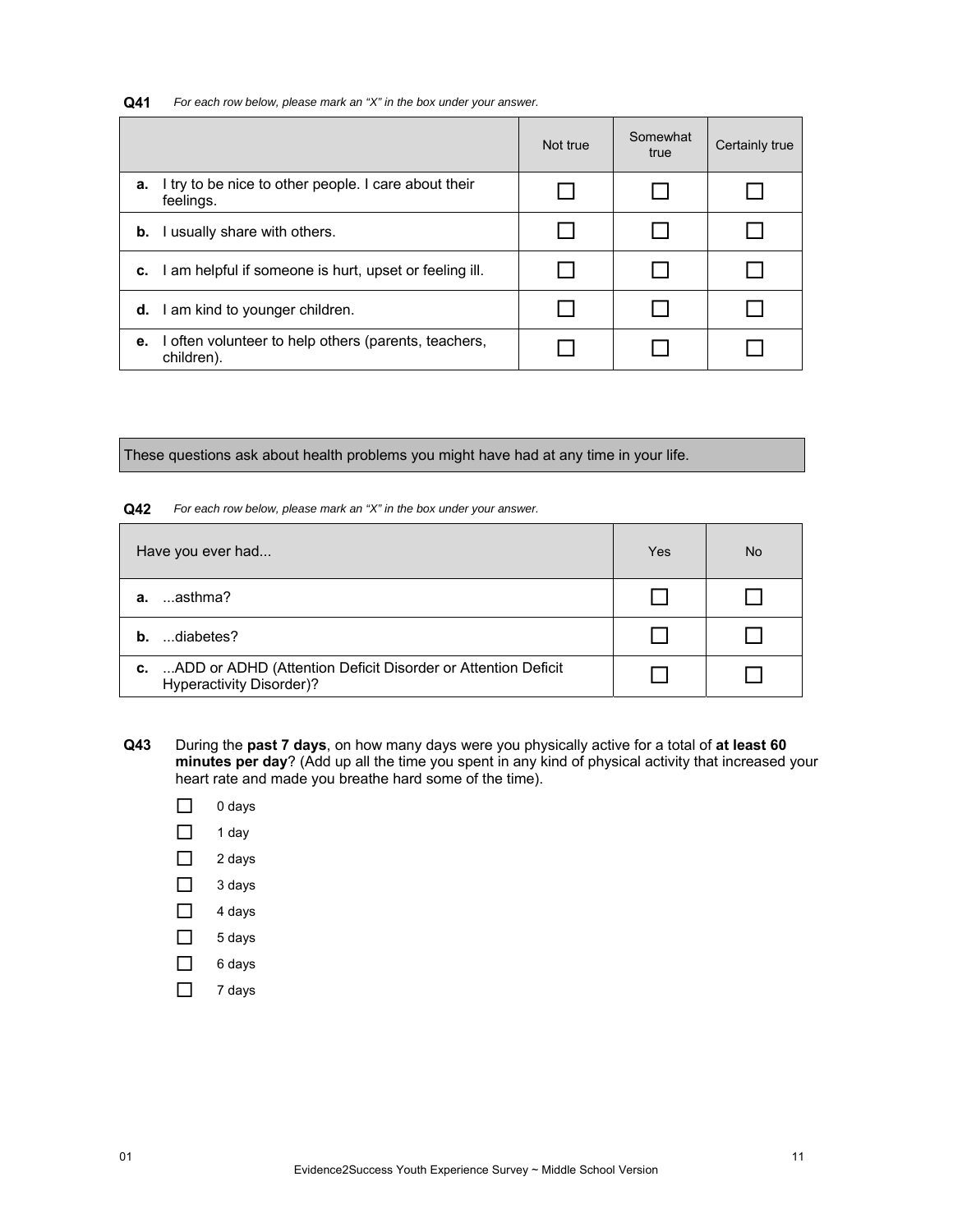The next questions ask about your experiences with tobacco, alcohol and other drugs. Remember, your answers are confidential. Please pay close attention to the time frame of the questions. They ask about the past year, the past month, or the past two weeks.

- **Q44** How frequently have you smoked cigarettes during the **past year** (12 months)? *(Count regular tobacco cigarettes, but not electronic cigarettes or vaping)*
	- $\Box$  Not at all
	- $\Box$  Less than one cigarette per day
	- $\Box$  One to five cigarettes per day
	- About one-half pack per day
	- About one pack per day
	- $\Box$  About one and one-half packs per day
	- $\Box$  Two packs or more per day
- **Q45** How frequently have you smoked cigarettes during the **past month** (30 days)? *(Count regular tobacco cigarettes, but not electronic cigarettes or vaping)*
	- $\Box$  Not at all
	- $\Box$  Less than one cigarette per day
	- One to five cigarettes per day
	- About one-half pack per day
	- About one pack per day
	- About one and one-half packs per day
	- $\Box$  Two packs or more per day
- **Q46** On how many occasions (if any) have you used electronic cigarettes or e-cigarettes ("Vapes"), such as Ruyan or NJOY, during the **past year** (12 months)?
	- $\Box$  0 occasions
	- $\Box$  1-2 occasions
	- $\Box$  3-5 occasions
	- 6-9 occasions
	- $10-19$  occasions
	- □ 20-39 occasions
	- □ 40 or more occasions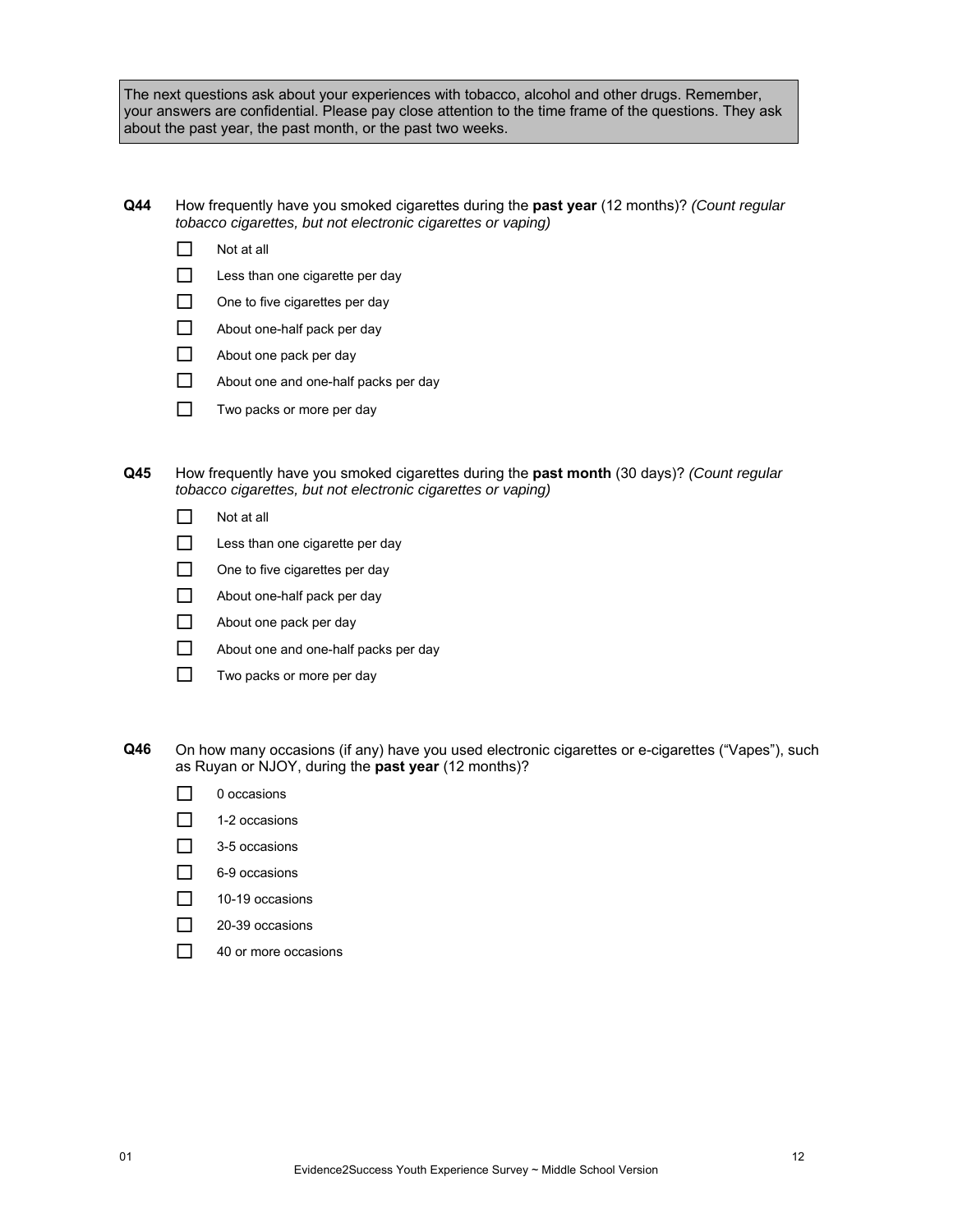- **Q47** On how many days (if any) have you used electronic cigarettes or e-cigarettes ("Vapes"), such as Ruyan or NJOY, during the **past month** (30 days)?
	- $\Box$  0 days
	- $\Box$  1-2 days
	- $\Box$  3-5 days
	- $\Box$  6-9 days
	- $\Box$  10-19 days
	- $\Box$  20-30 days
- **Q48** On how many occasions (if any) have you had beer, wine, or hard liquor during the **past year** (12 months)?
	- $\Box$  0 occasions
	- $\Box$  1-2 occasions
	- $\Box$  3-5 occasions
	- □ 6-9 occasions
	- $\Box$  10-19 occasions
	- 20-39 occasions
	- □ 40 or more occasions
- **Q49** On how many occasions (if any) have you had beer, wine, or hard liquor during the **past month** (30 days)?
	- $\Box$  0 occasions
	- $\Box$  1-2 occasions
	- $\Box$  3-5 occasions
	- □ 6-9 occasions
	- $\Box$  10-19 occasions
	- □ 20-39 occasions
	- 40 or more occasions

**Q50** Think back over the **last two weeks**. How many times have you had five or more alcoholic drinks in a row?

- □ None
- $\Box$  Once
- $\Box$  Twice
- $\Box$  3 to 5 times
- $\Box$  6 to 9 times
- $\Box$  10 or more times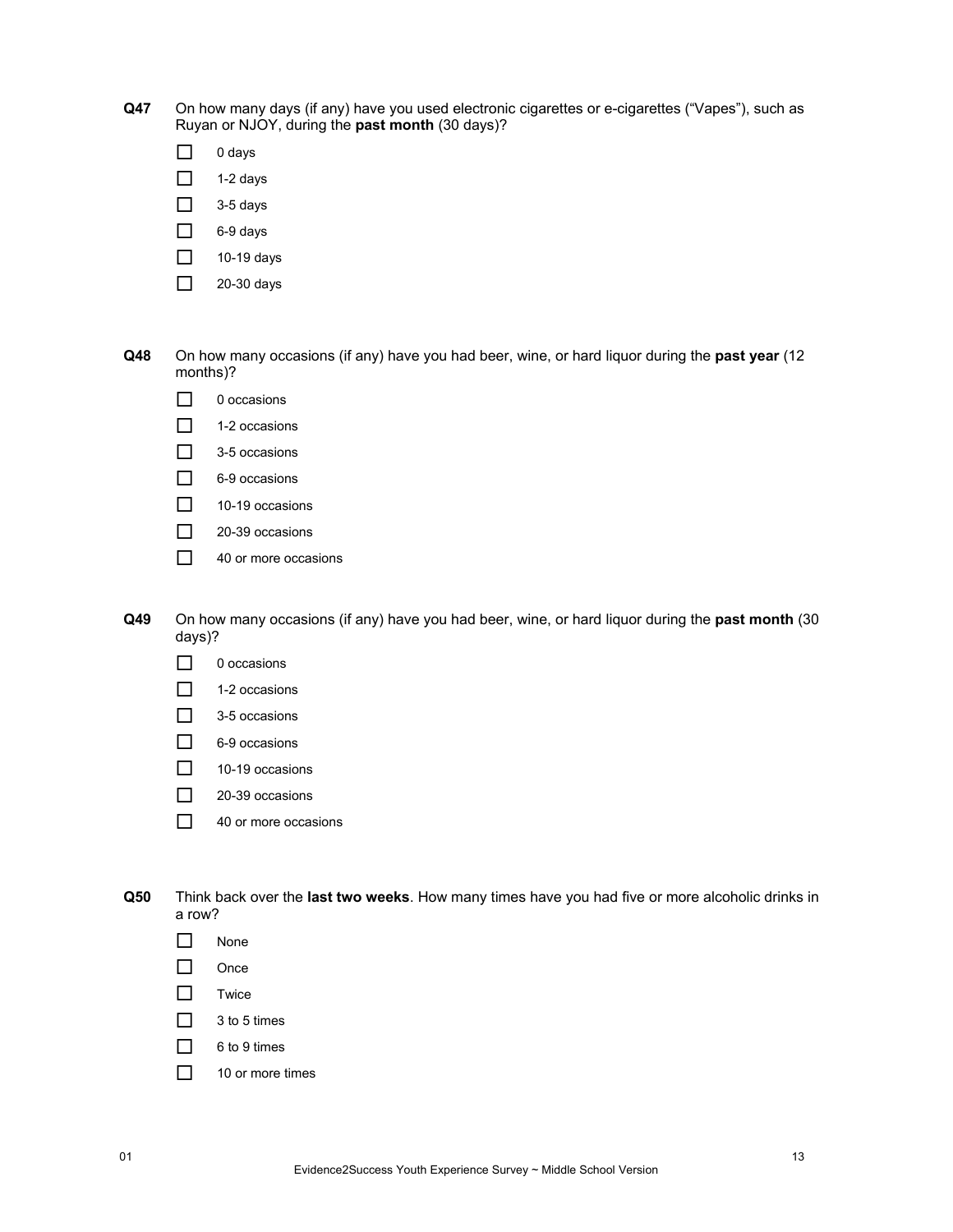| Q51 | For each row below, please mark an "X" in the box under your answer. |
|-----|----------------------------------------------------------------------|
|-----|----------------------------------------------------------------------|

|    |                                                                                                                                                                                                              | 0<br>occasions | 1 to $2$<br>occa-<br>sions | 3 to 5<br>occa-<br>sions | 6 to 9<br>occa-<br>sions | 10 <sub>to</sub><br>19<br>occa-<br>sions | $20$ to<br>39<br>occa-<br>sions | $40$ or<br>more<br>occa-<br>sions |
|----|--------------------------------------------------------------------------------------------------------------------------------------------------------------------------------------------------------------|----------------|----------------------------|--------------------------|--------------------------|------------------------------------------|---------------------------------|-----------------------------------|
| a. | On how many occasions (if any) have you<br>used marijuana in the past year (12<br>months)?                                                                                                                   |                |                            |                          |                          |                                          |                                 |                                   |
| b. | On how many occasions (if any) have you<br>used marijuana in the past month (30<br>days)?                                                                                                                    |                |                            |                          |                          |                                          |                                 |                                   |
| c. | On how many occasions (if any) have you<br>used prescription drugs (for example,<br>Vicodin, OxyContin, Ritalin, Valium,<br>Xanax) not prescribed for you by a doctor<br>in the <b>past year</b> (12 months) |                |                            |                          |                          |                                          |                                 |                                   |
| d. | On how many occasions (if any) have you<br>used prescription drugs (for example,<br>Vicodin, OxyContin, Ritalin, Valium,<br>Xanax) not prescribed for you by a doctor<br>in the past month (30 days)         |                |                            |                          |                          |                                          |                                 |                                   |
| е. | On how many occasions (if any) have you<br>used tyrexatine ('T-Rex', 'reck') in the<br>past year (12 months)                                                                                                 |                |                            |                          |                          |                                          |                                 |                                   |
| f. | On how many occasions (if any) have you<br>used tyrexatine ('T-Rex', 'reck') in the<br>past month (30 days)                                                                                                  |                |                            |                          |                          |                                          |                                 |                                   |

|    |                                                                                                                                                     | Very hard | Sort of<br>hard | Sort of<br>easy | Very easy |
|----|-----------------------------------------------------------------------------------------------------------------------------------------------------|-----------|-----------------|-----------------|-----------|
| a. | If you wanted to get some cigarettes, how easy would<br>it be for you to get some?                                                                  |           |                 |                 |           |
|    | <b>b.</b> If you wanted to get some beer, wine or hard liquor<br>(for example, vodka, whiskey or gin), how easy would<br>it be for you to get some? |           |                 |                 |           |
| c. | If you wanted to get some marijuana, how easy would<br>it be for you to get some?                                                                   |           |                 |                 |           |
| d. | If you wanted to get a drug like cocaine, LSD, or<br>amphetamines, how easy would it be for you to get<br>some?                                     |           |                 |                 |           |
| е. | If you wanted to get a handgun, how easy would it be<br>for you to get one?                                                                         |           |                 |                 |           |

**Q52** *For each row below, please mark an "X" in the box under your answer.*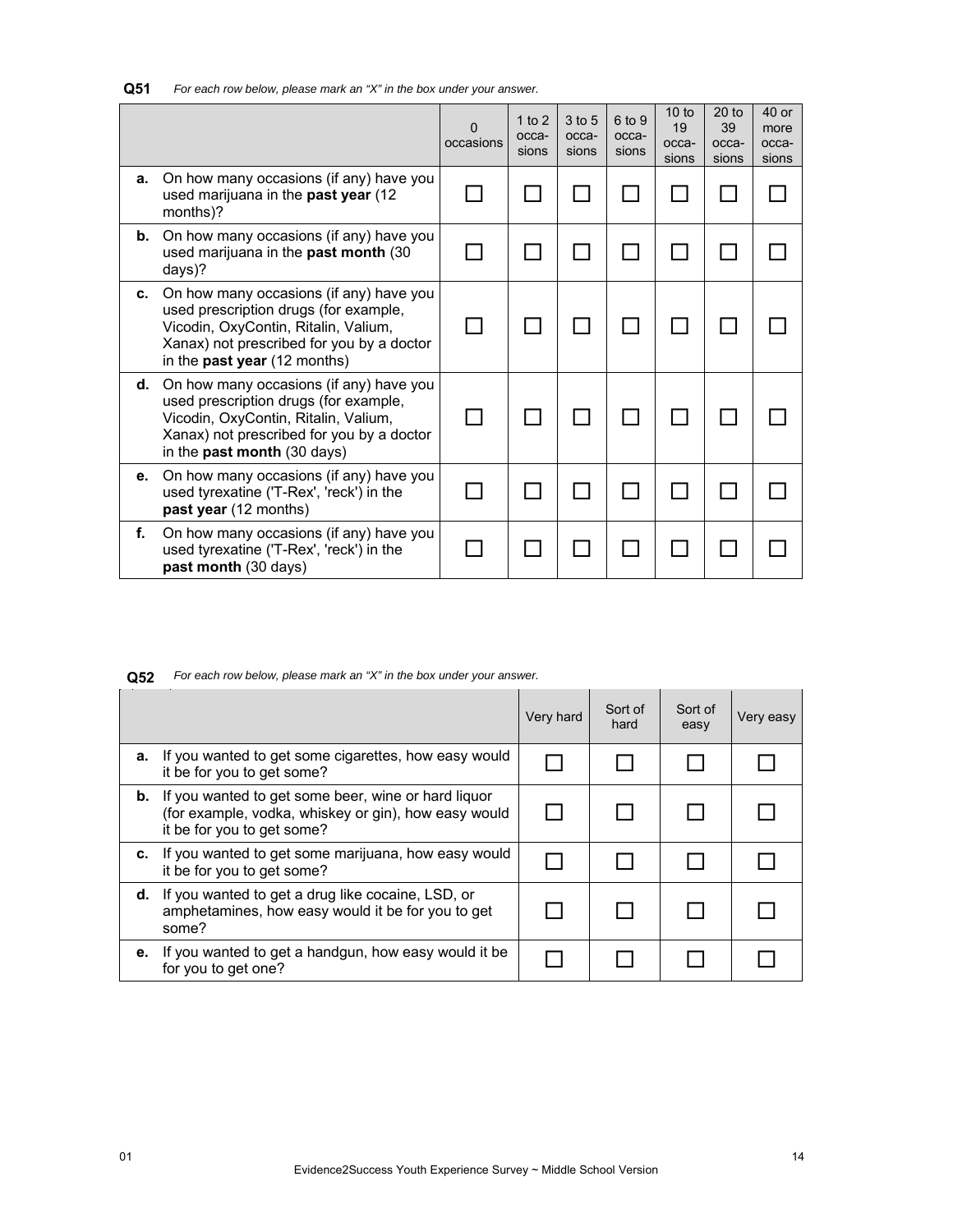The next questions are about the adults you live with.

**Q53** Think of the adults you live with. What is the highest level of schooling any of them completed?

- Completed grade school or less
- Some high school
- Completed high school
- Some college
- Completed college
- Graduate or professional school after college
- I don't know

Now you will be asked about your parents. If you don't have parents, think about the people who are most like parents to you (your caregivers).

# **Q54** *For each row below, please mark an "X" in the box under your answer.*

|    |                                                                                                             | NO! | no | yes | YES! | I don't have a<br>mother or<br>someone who<br>is like a mom<br>to me |
|----|-------------------------------------------------------------------------------------------------------------|-----|----|-----|------|----------------------------------------------------------------------|
| а. | Do you feel very close to your mother (or the<br>person who is like a mother to you)?                       |     |    |     |      |                                                                      |
| b. | Do you share your thoughts and feelings with<br>your mother (or the person who is like a mother<br>to you)? |     |    |     |      |                                                                      |
|    | Do you enjoy spending time with your mother<br>(or the person who is like a mother to you)?                 |     |    |     |      |                                                                      |

**Q55** *For each row below, please mark an "X" in the box under your answer.*

|    |                                                                                                             | NO! | no | yes | YES! | I don't have a<br>father or<br>someone who<br>is like a dad to<br>me |
|----|-------------------------------------------------------------------------------------------------------------|-----|----|-----|------|----------------------------------------------------------------------|
| а. | Do you feel very close to your father (or the<br>person who is like a father to you)?                       |     |    |     |      |                                                                      |
| b. | Do you share your thoughts and feelings with<br>your father (or the person who is like a father to<br>you)? |     |    |     |      |                                                                      |
| с. | Do you enjoy spending time with your father (or<br>the person who is like a father to you)?                 |     |    |     |      |                                                                      |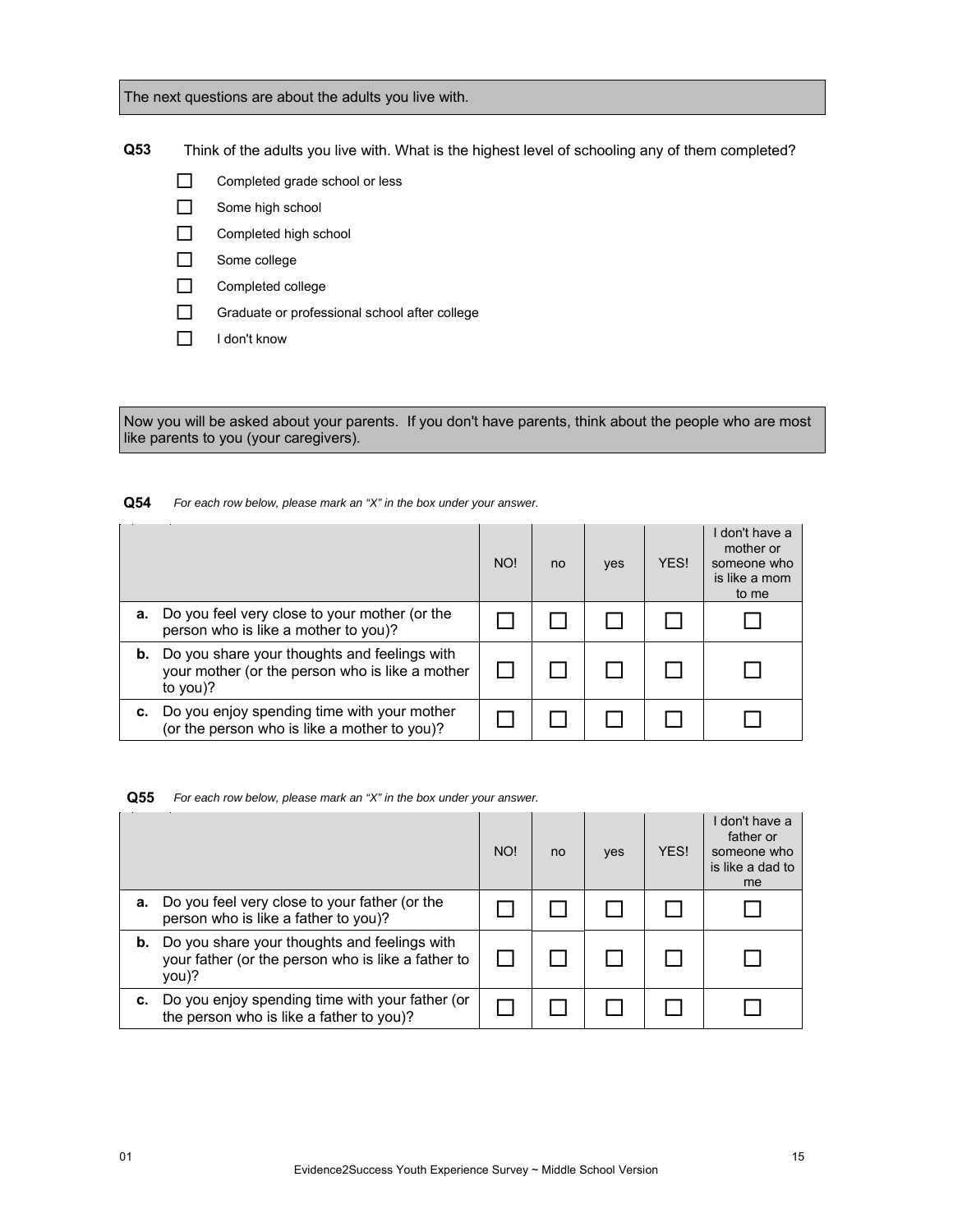**Q56** *For each row below, please mark an "X" in the box under your answer.*

| How wrong do your parents (or caregivers) feel it would<br>be for you to |                                                                                                                                  | Very<br>Wrong | Wrong | A Little Bit<br>Wrong | <b>Not</b><br>Wrong at<br>All |
|--------------------------------------------------------------------------|----------------------------------------------------------------------------------------------------------------------------------|---------------|-------|-----------------------|-------------------------------|
|                                                                          | <b>a.</b> steal something worth more than \$5?                                                                                   |               |       |                       |                               |
|                                                                          | <b>b.</b> draw graffiti, or write things or draw pictures on<br>buildings or other property (without the owner's<br>permission)? |               |       |                       |                               |
|                                                                          | c.  pick a fight with someone?                                                                                                   |               |       |                       |                               |
|                                                                          | <b>d.</b> drink beer, wine or hard liquor (for example, vodka,<br>whiskey or gin) regularly (at least once or twice a<br>month)? |               |       |                       |                               |
| е.                                                                       | smoke cigarettes?                                                                                                                |               |       |                       |                               |
| f.                                                                       | smoke marijuana?                                                                                                                 |               |       |                       |                               |

**Q57** *For each row below, please mark an "X" in the box under your answer.*

|    |                                                                                                                                                                                                   | NO! | no | yes | <b>YFS!</b> |
|----|---------------------------------------------------------------------------------------------------------------------------------------------------------------------------------------------------|-----|----|-----|-------------|
| а. | If you drank some beer, wine or hard liquor (for<br>example, vodka, whiskey or gin) without your parents'<br>(or caregivers') permission, would you be caught by<br>your parents (or caregivers)? |     |    |     |             |
|    | <b>b.</b> If you carried a handgun without your parents' (or<br>caregivers') permission, would you be caught by your<br>parents (or caregivers)?                                                  |     |    |     |             |
|    | If you skipped school, would you be caught by your<br>parents (or caregivers)?                                                                                                                    |     |    |     |             |

**Q58** When I am not at home, one of my parents (or caregivers) knows where I am and who I am with.

- $\Box$  NO!
- no
- □ yes
- $\Box$  YES!

**Q59** My parents (or caregivers) notice when I am doing a good job and let me know about it.

- Never or almost never
- □ Sometimes
- $\Box$  Often
- $\Box$  All the time

 $\overline{a}$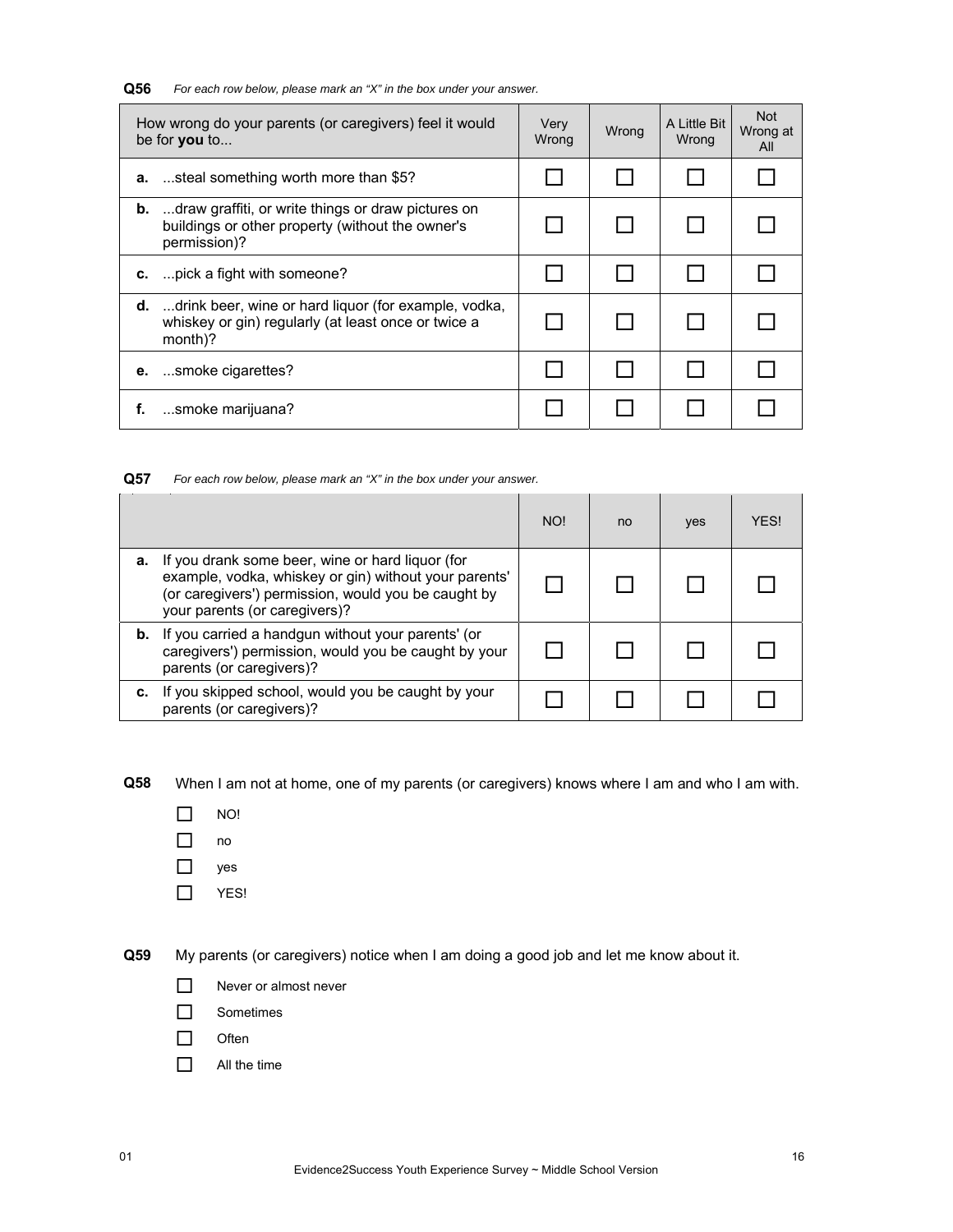| Q60 | For each row below, please mark an "X" in the box under your answer. |  |  |  |
|-----|----------------------------------------------------------------------|--|--|--|
|-----|----------------------------------------------------------------------|--|--|--|

|    |                                                                                                       | NO! | no | yes | <b>YFS!</b> |
|----|-------------------------------------------------------------------------------------------------------|-----|----|-----|-------------|
| а. | If I had a personal problem, I could ask my parents (or<br>caregivers) for help.                      |     |    |     |             |
| b. | My parents (or caregivers) ask me what I think before<br>most family decisions affecting me are made. |     |    |     |             |
|    | My parents (or caregivers) give me lots of chances to<br>do fun things with them.                     |     |    |     |             |

**Q61** How often do your parents (or caregivers) tell you they're proud of you for something you've done?

- Never or almost never
- □ Sometimes
- $\Box$  Often
- $\Box$  All of the time

**Q62** *For each row below, please mark an "X" in the box under your answer.*

|    |                                                                           | <b>Never</b> | Sometimes | Usually |
|----|---------------------------------------------------------------------------|--------------|-----------|---------|
| а. | My parents (or caregivers) help with homework when I<br>ask.              |              |           |         |
| b. | My parents (or caregivers) know how I am doing in<br>school.              |              |           |         |
| c. | My parents (or caregivers) go to school programs for<br>parents.          |              |           |         |
| d. | My parents (or caregivers) watch me in sports or<br>activities at school. |              |           |         |
| е. | My parents (or caregivers) help me in choosing my<br>classes              |              |           |         |

**Q63** My parents (or caregivers) ask if I've gotten my homework done.

- $\Box$  NO!
- $\Box$  no
- yes
- $\Box$  YES!

**Q64** Would your parents (or caregivers) know if you did not come home on time?

- $\Box$  NO!
- $\Box$  no
- □ yes
- $\Box$  YES!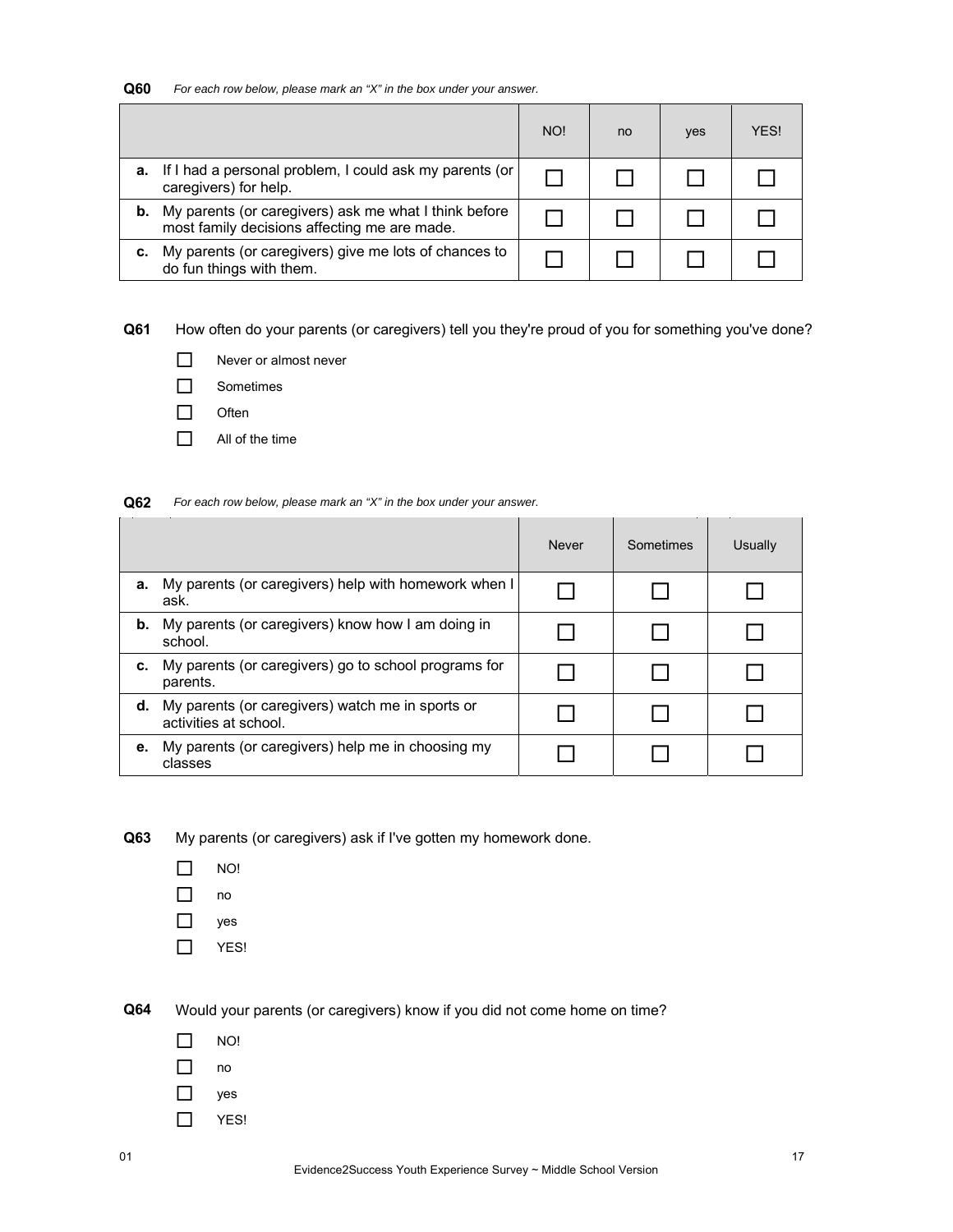For these questions, please think about the people you consider to be your family (for example, parents, step-parents, grandparents, aunts, uncles, brothers, sisters, etc.).

**Q65** The rules in my family are clear.

| ימא    |
|--------|
| O<br>г |

- $\Box$  yes
- $\Box$  YES!

**Q66** My family has clear rules about alcohol and drug use.

- $\Box$  NO!
- $\Box$  no  $\Box$  yes
- $\Box$  YES!

**Q67** *For each row below, please mark an "X" in the box under your answer.*

|    |                                                               | NO! | no | yes | <b>YFS!</b> |
|----|---------------------------------------------------------------|-----|----|-----|-------------|
| а. | We argue about the same things in my family over<br>and over. |     |    |     |             |
| b. | People in my family have serious arguments.                   |     |    |     |             |
| с. | People in my family often insult or yell at each other.       |     |    |     |             |

# **Q68** *For each, please mark an "X" in the box under your answer.*

| When you have misbehaved do your parents (or<br>caregivers) | NO! | no | yes | YES! |
|-------------------------------------------------------------|-----|----|-----|------|
| take away your privileges (TV, movies, etc.)?<br>а.         |     |    |     |      |
| <b>b.</b> listen to your side?                              |     |    |     |      |
| c.  discuss what you did and why it was wrong?              |     |    |     |      |
| $d.$ spank you?                                             |     |    |     |      |
| <b>e.</b> slap or hit you?                                  |     |    |     |      |
| call you names, like stupid or dumb?<br>f.                  |     |    |     |      |
| g.  hit you with a hard object or something like a belt?    |     |    |     |      |

- Yes
- No

**Q69** Is there an adult in your life (other than your parents) you can usually turn to for help and advice?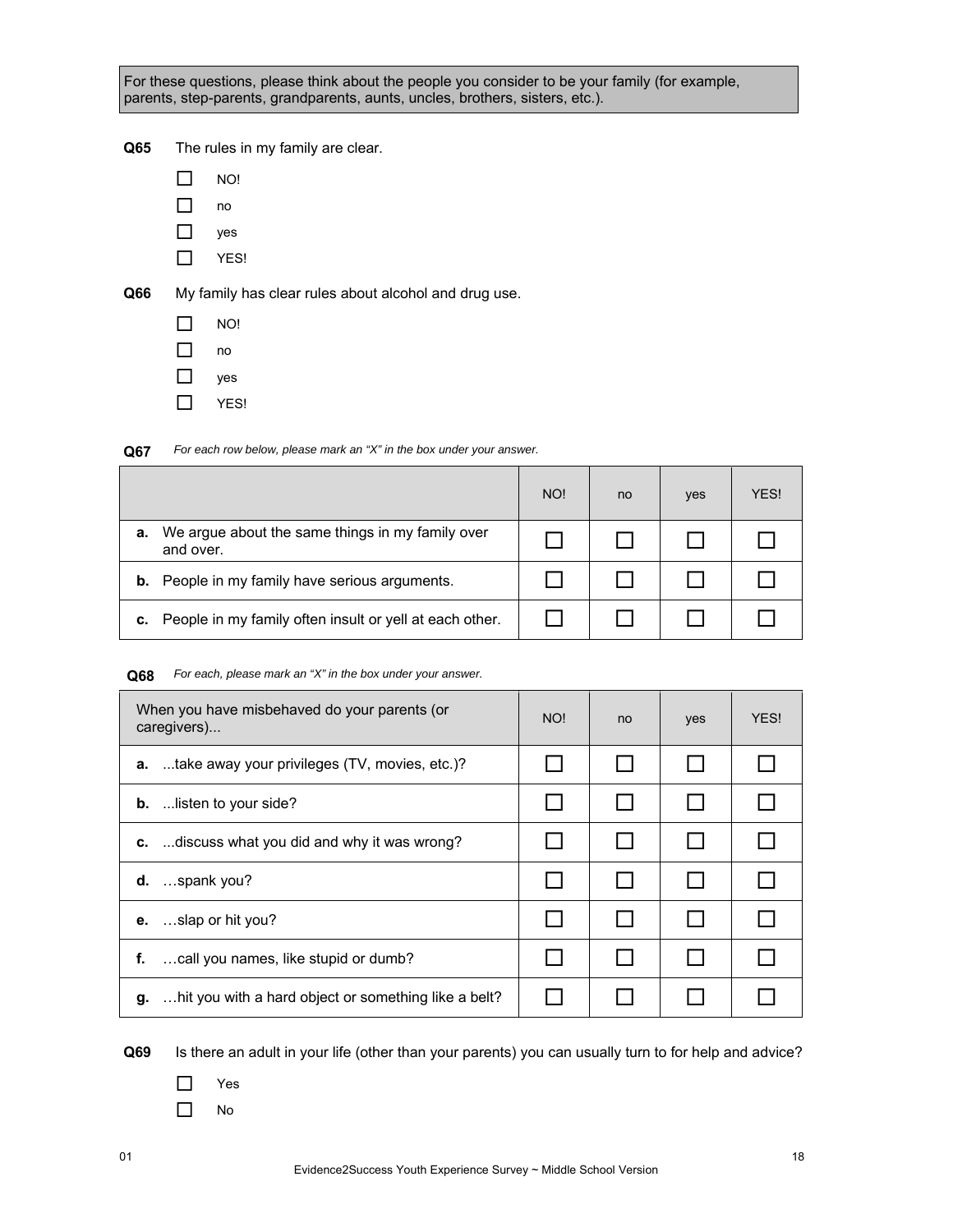The next questions ask about the neighborhood and community where you live.

**Q70** *For each row below, please mark an "X" in the box under your answer.*

| How much do each of the following statements describe<br>your neighborhood?                    | NO! | no | yes | YES! |
|------------------------------------------------------------------------------------------------|-----|----|-----|------|
| Crime and/or drug selling<br>а.                                                                |     |    |     |      |
| Fights<br>b.                                                                                   |     |    |     |      |
| c. Lots of empty or abandoned buildings                                                        |     |    |     |      |
| <b>d.</b> Lots of graffiti                                                                     |     |    |     |      |
| Racial insults or attacks (for example, treating<br>е.<br>someone badly because of their race) |     |    |     |      |

**Q71** *For each row below, please mark an "X" in the box under your answer.*

| Which of the following activities for people your age are available in your<br>community? |  | No. |
|-------------------------------------------------------------------------------------------|--|-----|
| Sports teams<br>а.                                                                        |  |     |
| <b>b.</b> Scouting (for example, Boy Scouts or Girl Scouts)                               |  |     |
| Boys and Girls Clubs<br>c.                                                                |  |     |
| Religious groups or church youth groups<br>d.                                             |  |     |
| Service clubs, community service groups, or other groups aimed at<br>е.<br>helping others |  |     |
| Organized clubs such as band, choir, drill team or drama club                             |  |     |

**Q72** *For each row below, please mark an "X" in the box under your answer.*

|    |                                                                                                | NO! | no | yes | <b>YFS!</b> |
|----|------------------------------------------------------------------------------------------------|-----|----|-----|-------------|
| а. | If I had to move, I would miss the neighborhood I now<br>live in.                              |     |    |     |             |
| b. | My neighbors notice when I am doing a good job and<br>let me know about it.                    |     |    |     |             |
|    | c. There are lots of adults in my neighborhood I could<br>talk to about something important.   |     |    |     |             |
|    | <b>d.</b> There are people in my neighborhood who are proud<br>of me when I do something well. |     |    |     |             |
| е. | There are people in my neighborhood who encourage<br>me to do my best.                         |     |    |     |             |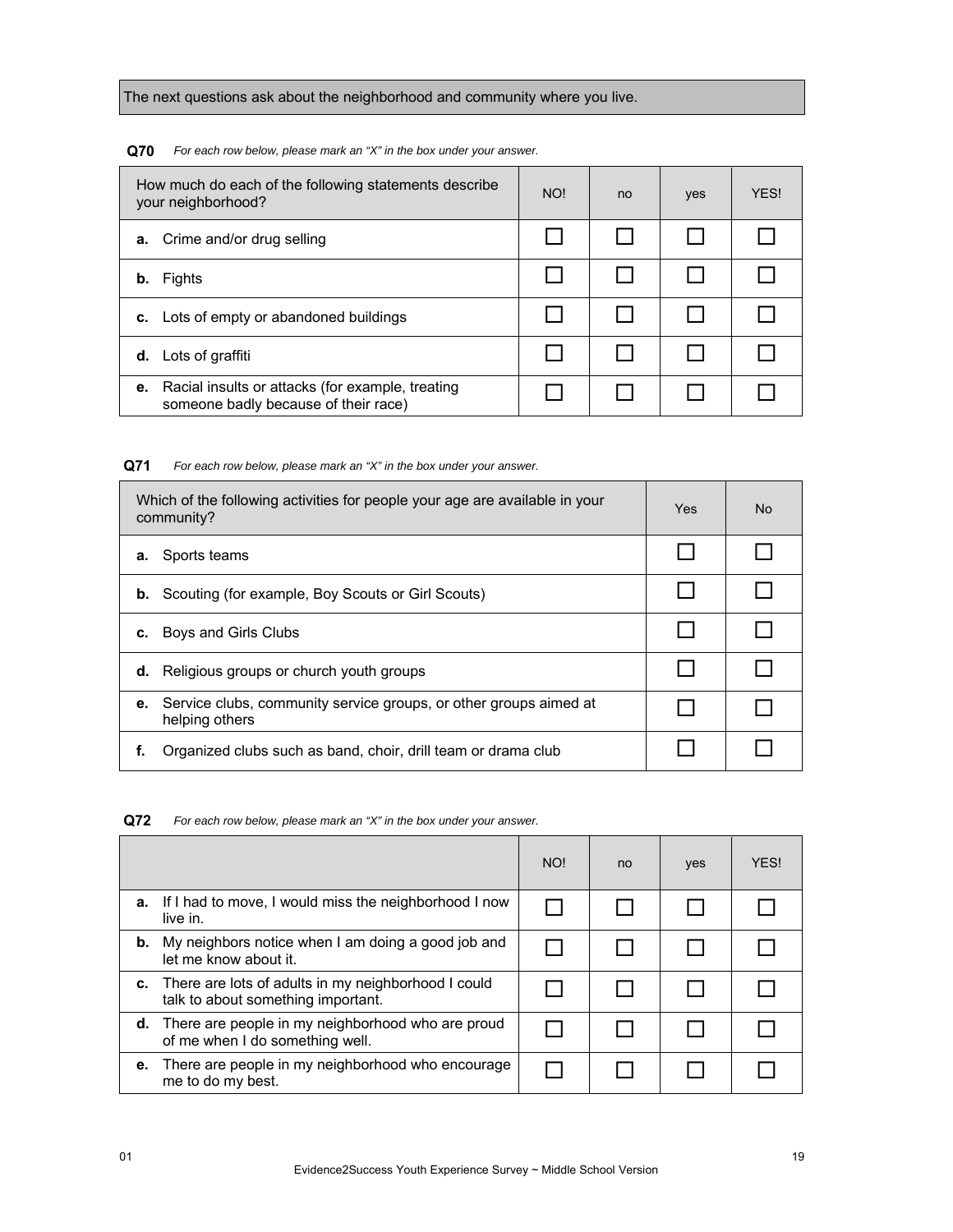| Q73 | For each row below, please mark an "X" in the box under your answer. |  |  |  |
|-----|----------------------------------------------------------------------|--|--|--|
|-----|----------------------------------------------------------------------|--|--|--|

|    |                                            | NO! | no | yes | YES! |
|----|--------------------------------------------|-----|----|-----|------|
| а. | I like my neighborhood.                    |     |    |     |      |
|    | <b>b.</b> I feel safe in my neighborhood.  |     |    |     |      |
|    | c. I'd like to get out of my neighborhood. |     |    |     |      |

**Q74** How many times have you changed homes since kindergarten?

| Never |
|-------|
|-------|

- $\Box$  1 or 2 times
- $\Box$  3 or 4 times
- $\Box$  5 or 6 times
- $\Box$  7 or more times

**Q75** Have you changed homes in the **past year** (12 months)?

- Yes
- $\Box$  No
- **Q76** How many times have you changed schools (including changing from elementary to middle or middle to high school) since kindergarten?
	- **Never**
	- $\Box$  1 or 2 times
	- $\Box$  3 or 4 times
	- $\Box$  5 or 6 times
	- $\Box$  7 or more times
- **Q77** Have you changed schools (including changing from elementary to middle or middle to high school) in the **past year** (12 months)?
	- Yes
	- $\Box$  No

The final question asks about you and this survey.

**Q78** How honest were you in filling out this survey?

- $\Box$  I was very honest
- $\Box$  I was honest much of the time
- $\Box$  I was honest some of the time
- $\Box$  I was honest once in a while
- $\Box$  I was not honest at all